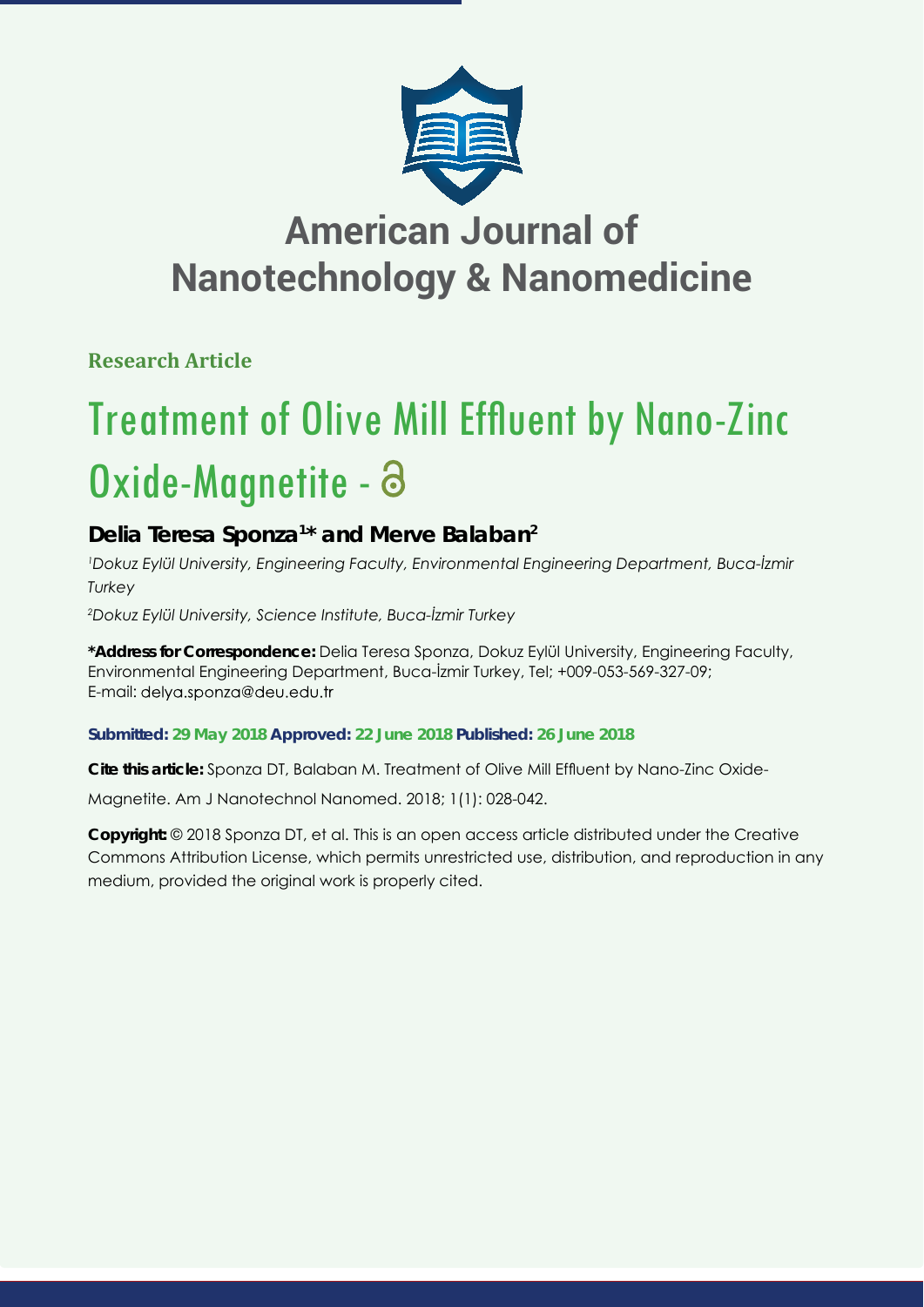## **ABSTRACT**

Olive Mill Wastewater (OMW) contains high concentration of organic matter, acidic pH values, suspended solids and high content of phenols and polyphenols which are toxic substances. The aim of this study is the removals of COD, total phenol, Total Solid (TS), total nitrogen, total phosphorus and polyphenols (caffeic acid, tyrosol and hydroxytyrosol) in the OMW by Nano-ZnO-Magnetite composite via adsorption and photocatalytic degradation. The specific objectives of this study are to determine the optimum Nano-ZnO-Magnetite concentration, to evaluate effect of time and pH on the treatment of OMW pollutants for maximum removal of pollutants, and to investigate the recovery of composite.

For photocatalytic degradation under UV, the optimum concentration of Nano-ZnO-Magnetite, irradiation time and pH was determined as 3 gram per liter, 30 minute and 4, respectively. The maximum removal efficiencies of COD, total phenol, TS, total nitrogen and total phosphorus were found as 80, 75, 70, 97 and 85 percent, respectively. And also, the maximum removal efficiencies of caffeic acid, tyrosol and hydroxytyrosol were found as 80, 80 and 51 percent, respectively at Nano-ZnO-Magnetite concentration of 3 gram per liter, at irradiation time of 30 minute and at a UV power of 300 W. When we used the same Nano-ZnO-Magnetite for fifth times for treatment of OMW, the COD, phenol and TS removal efficiencies decreased from 80 to 52 percent, from 75 to 48 percent and from70 to 56 percent, respectively. The total cost to treat 1 liter of raw OMW under UV light was 1.09 €.

Keywords: Nano-ZnO-Magnetite; Olive mill effluent; Treatment

## **INTRODUCTION**

Olive Mill Wastewater (OMW) management and treatment has been a major issue of environmental concern in the Mediterranean. Olive oil factories, commonly known as olive mills, generate as byproduct effluents an average daily amount of  $1 \text{ m}^3$  of wastewater derived from the washing of the olives, together with more than 10 m<sup>3</sup> of wastewater coming from the centrifugation process used for the extraction of the olive oil. OMW is an acidic, dark brown stream consisting of water, organic matter and minerals. In particular, OMW are strong, seasonally generated effluents with a highly diverse organic load that reaches values as high as 220 g/L COD and also contain large amounts of suspended solids up to about 190 g/L. Amongst other organic constituents, OMW contain high concentrations of phenolic compounds up to 10 g/L exhibiting hard non-biodegradable and quite phytotoxic properties [1,2]. It is very difficult to treat the OMW by conventional physicochemical treatment processes. The presence of phytotoxic refractory pollutants, such as phenolic compounds, organic acids, tannins, long chain fatty acids, an organo halogenated contaminants, makes these effluents recalcitrant to biological degradation and thus inhibits the efficiency of biological processes. Moreover, the composition of OMW depends on the extraction process, cultivation parameters, and to the types of the olives [3,4]. Furthermore, OMW inhibits the microbial activity because of the biocidal activity of the aromatic compounds contained. Therefore, there has been an increasing effort for the development of processes capable of purifying OMW [5].

Conventional methods for the removal of phenolic pollutants in OMW can be divided into three main categories: physical, chemical and biological treatment. Among them, physical adsorption method is generally considered to be the best, effective, low-cost and most frequently used method for the removal of phenolic pollutions. Therefore, the utilization of low cost natural and synthetic adsorbents results to the economic treatment of OMW [6].

Advanced Oxidation Processes (AOPs) using  $UV/H_2O_2$ ,  $UV/O_3$ or UV/Fenton's reagent are alternative techniques for the destruction of phenolic compounds and many other organics in wastewater [7]. Fenton and Fenton-like processes was applied on OMW treatment and these processes showed high COD (>80%) and total-phenol (>85%) removal performance [8]. COD, color and suspended solid (SS) from olive OMW was experimentally investigated by using Electro-Coagulation (EC) [9]. Under 30-min retention time, 52%

**SCIRES Literature - Volume 1 Issue 1 - www.scireslit.com Page - 029**

COD was removed by the aluminum anode and the 42% was removed by the iron anode. COD concentrations were 200 mg/L after 10 min contacting time at an aluminum anode power of 10-40 mA/cm2 after 10-min contacting time. The color removal was 90-97% by this process. Sonication was applied on OMW treatment by Oztekin and Sponza [10] and the maximum COD, color, total phenol and Total Aromatic Amines (TAAs) removal efficiencies were obtained 63, 82, 78 and 71%, respectively, at 60° C with sonication only. Photocatalytic oxidation has been extensively used to treat olive-oil mill wastewater [11,12]. In a study, photocatalysis with  $\text{TiO}_2$  researched for the treatment of diluted OMW. After 24h and in the presence of 1 g l-1 TiO<sub>2</sub>, almost 22% and 94% of COD and phenols was removed [13].

Semiconductor mediated photocatalysis is a well-developed AOPs, which can be conveniently applied for the complete destruction of phenolic compounds into water and carbon dioxide [14]. Metal oxide semiconductors such as  $TiO<sub>2</sub>$ , ZnO, SnO<sub>2</sub>, and  $WO<sub>3</sub>$ , etc. have been attempted for the photocatalytic degradation of a wide variety of environmental contaminants [15]. While most of the researchers concentrated on  $\text{TiO}_2$  as photocatalyst, plenitude of studies have also been focused to explore potential of other metal oxides for the degradation of environmental pollutants [16]. ZnO is better because it absorbs large fraction of the solar spectrum and more light quanta than TiO<sub>2</sub> [17]. Researchers have highlighted the performance of ZnO on degradation of some organic compounds [18]. In addition, ZnO has more functions than TiO<sub>2</sub> [19]. Recently, researchers have pointed out that ZnO can also be used in the acidic or alkaline conditions through proper treatment [20,21]. Furthermore the optimum pH reported for ZnO process is close to neutral value, whereas the optimum pH for  $\rm TiO_2$  mostly lies in acidic region. Hence the ZnO process is more economical for the treatment of industrial effluents. ZnO has been reported to be more efficient than  $TiO<sub>2</sub>$  in some processes such as the advanced oxidation of pulp mill bleaching wastewater [22], the photooxidation of phenol [23] and photocatalysed oxidation 2-phenyl phenol [24]. In particular, ZnO has attracted much attention with respect to the degradation of various pollutants due to its high photosensitivity, stability and wide band gap. While  $\text{TiO}_2$  is widely employed as a photocatalyst, ZnO is a suitable alternative to  $TiO_2$  as it has a similar band gap energy (3.2 eV) [25], with larger quantum efficiency. Higher photocatalytic degradation efficiencies of contaminant dyes have been reported [26]. Therefore, more study on ZnO catalyst system is necessary.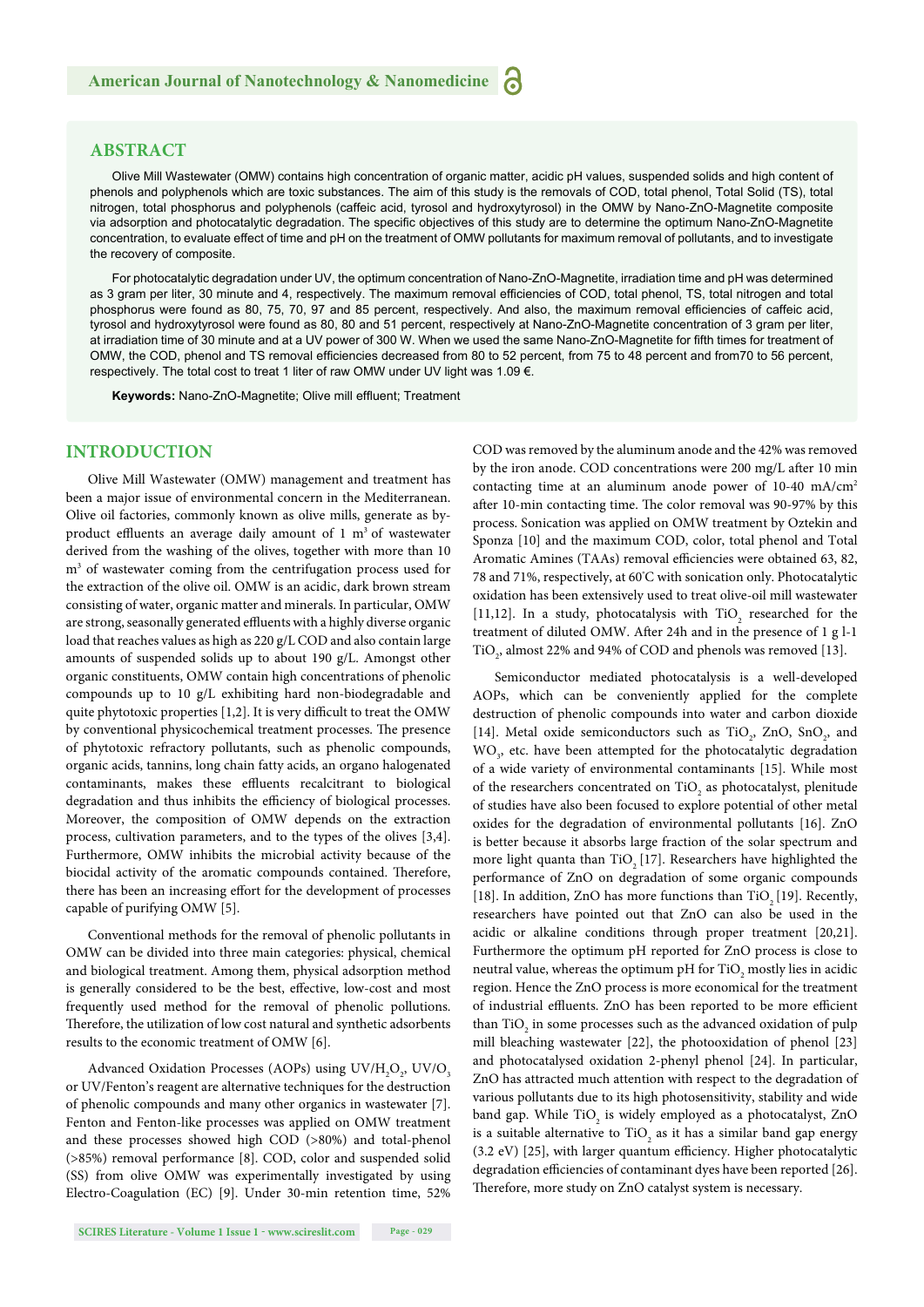Recent studies showed that a lot of pollutants in industrial wastewater removed with photodegradation using simultaneous assembly of magnetite and zinc oxide nanoparticles as photocatalyst: Organic compounds like drug can be removed with a yield of 81% using 26 mg/L sepiolite nanoplatform with an assembly of magnetite and zinc oxide nanoparticles as photocatalyst [27]. Organics such as azo dyes was removed with a yield of 80% by photo-fenton degradation a zinc oxide decorated iron oxide/reduced graphene oxide nanocomposite [28]. Multifunctional Fe<sub>3</sub>O<sub>4</sub>-ZnO nanocomposites was used to remove 15 mg/L methylene blue with a yield of 79%. [29]. 18mg/L methylene blue was removed using 21 mg/l ZnO Nanoparticles over graphene oxide with photocatalytic degradation at an UV power of 78 W [30]. Deltamethrin in olive mill effluent was removed in aqueous solution using modified magnetic iron oxide nanoparticles [31,32].

The aim of this study is the removals of COD, total phenol, Total Suspended Solid (TS), total nitrogen, total phosphorus and polyphenols (caffeic acid, tyrosol and hydroxytyrosol) in the OMW via photocatalytic processes at increasing Nano-ZnO-Magnetite concentrations (0.5 g/L, 1.5 g/L, 3 g/L, 7 g/L and 10 g/L), at increasing irradiation times (30 min, 60 min, 90 min, 180 min and 240 min) and at increasing pHs  $(4, 7, 10)$ . The recovery of the catalyst under optimum operational conditions and the total cost of the treatment were determined

## **THEORETICAL BACKGROUND**

In the last twenty years scientists have developed many ways to understand the mechanism of photocatalysis [7]. Good examples of phocatalysts are solid metal oxides, such zinc oxide and titanium oxide. These substances have relatively high band gaps (Eg  $\sim$ 3.0 eV) and their conductive band edges are more positive potentials than the oxidation potentials needed for many organic contaminants. Once a photon with energy higher than Eg is absorbed by the photocatalyst, it excites the electron from Valence Band (VB) to the Conduction Band (CB).

The corresponding photocatalytic reaction at ZnO surface can be described by the following six steps:

- Adsorption of photons having an energy matches or greater than its band gap energy of ZnO.
- Promotion of an electron e- from the valence band to the conduction band generation a hole h+ in the valence band.
- e- and h+ diffuse and migrate to the surface where they can react.
- Recombination of the electron-hole pairs.
- Stabilization of e- and h+ at the surface to form a trapped electron and a trapped hole respectively.
- Reduction of a suitable electron accepter.

## **MATERIALS AND METHODS**

### **Wastewater origin**

Raw OMW was taken from an olive mill industry located in Aydın and used without any pre-treatment, in November 2013.

## **Quartz glass reactors for photocatalytic processes**

Photocatalytic degradation experiments were carried out in selfdesigned quartz glass reactors. The dimensions of the reactors were 38 and 3.5 cm and the constant power of the UV lamps was 300 W. The experiments were performed at room temperature and the pH of the reaction mixture was adjusted from 4 to 7 and 10 using 1 mol/L of  $\rm{H_2SO_4}$  and NaOH solution. Photocatalytic experiments were carried out with a known quantity of Nano-ZnO-Magnetite composite varying between 0.5 g/L, 1.5 g/L, 3 g/L, 7 g/L up to 10 g/L at different irradiations times (30 min, 60 min, 90 min, 180 min and 240 min).

And also, photocatalytic degradation experiments were carried out under sunlight in same quartz glass reactors which have the same dimensions. Experiments were carried out at different retention times of the day (3 h, 8 h, 15 h and 24 h) and the reactors were placed at an angle of 90 degrees to the sun. Experiments were carried out at the same Nano-ZnO-Magnetite composite concentrations. The sunlight power was measures as 80 W with a light-meter.

## **Synthesis of Nano-ZnO-Magnetite composite under laboratory conditions**

Nanoparticle is produced under laboratory conditions and immobilization method is used for this purpose. The magnetite sample was ground and sieved to 200-mesh size, then is washed with demineralized water for 3-4 times. The slurry of magnetite was prepared in water and it was stirred for 1 h, kept overnight, filtered under vacuum and the resultant solid cake was exposed to slow evaporation till the completely dry material was obtained. 10 g of magnetite was added to a solution containing 2 g zinc acetate dihydrate dissolved in 250 ml of N,N-dimethyl formamide and the mixture was sonicated for about 3 h in order to obtain homogeneous suspension. To this solution, 100 ml of 0.1 M NaOH/H<sub>2</sub>O solution was added with constant stirring for 1 h. The nanocomposite powder was obtained after successive centrifugation and dispersions in alcohol and the solid mass was dried at 75°C under vacuum incubator for 4 h. Then it is calcinated at 200°C for 2-3 h in a Muffle furnace. The dried Nano-ZnO-Magnetite nanocomposite was then is used for photocatalytic experimentations.

## **Analytical methods**

Chemical Oxygen Demand (COD) was determined with Close Reflux Method following the Standard Methods 5220-D [33] using an Aqua mate thermo electron corporation UV visible spectrophotometer. The inert COD and soluble inert COD were measured following the methods proposed by Ekama et al. [34]. The soluble inert COD was measured using the glucose comparison method. In this method, two reactors were feed with the OMW while the third one was feed with glucose. One of the wastewater reactors has the total COD, the second has the total soluble COD, whereas the initial COD in the glucose reactor is adjusted to equal COD value. The researches were performed until all the  $\mathrm{COD}_\mathrm{deradable}$  is consumed, where the COD changes were not detected. The difference between glucose COD and wastewater COD gives the inert COD. The total phenol was determined by using analytical kits (Specturoquant N 1.14551.0001, Merck Chemical Company, Germany) and a NOVA-60 spectrophotometer (Merck). A HPLC Degasser (Agilent 1100), a HPLC Pump (Agilent 1100), a HPLC Auto-Sampler (Agilent 1100), a HPLC Column Oven (Agilent 1100) and a HPLC Diode-Array-Detector (DAD) (Agilent 1100) were used for 3 polyphenol measurements namely caffeic acid, tyrosol and hydroxytyrosol determined in the OMW. About 10 mg of a standard of phenolic acids (caffeic acid, tyrosol and hydroxytyrosol) was weighed accurately and they were dissolved into volumetric flasks containing 10 mL 1:1 MeOH/distilled water to obtain stock solutions. For calibration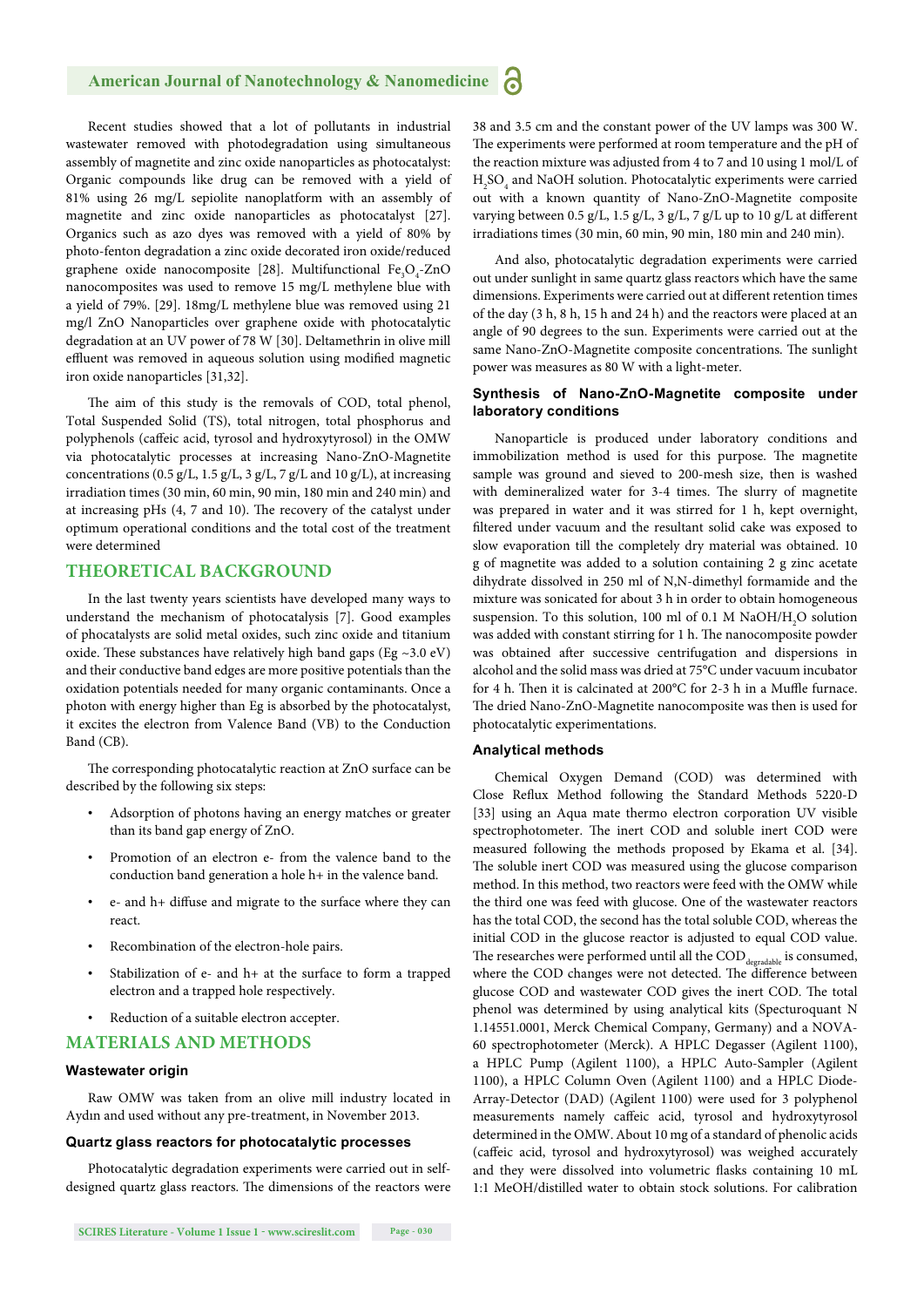curves, the stock solution was diluted with 1:4 MeOH/distilled water to obtain the concentration sequence. The linear range and the equations of linear regression were obtained through such a sequence of 50 mg/L, 20 mg/L, 10 and 5 mg/L. Mean areas generated from the standard solutions were plotted against concentration to establish calibration equations.  $\mathbb{R}^2$  values of calibration graphs of caffeic acid, was found as 0.99 (Figures 1-3).

Total solid was determined with following the Standard Methods 2540-B [33] using an incubator with a temperature of 105° C. A well-mixed sample is evaporated in a weighed dish and dried to constant weight  $(g/L)$  in an oven at 103 to 105°C. The differences in weight over that of the empty dish represent the total solids. The total nitrogen and total phosphorous were determined by using analytical kits (Specturoquant N 1.14537.0001 and Specturoquant PO<sub>4</sub>-P1.14729.0001, Merck Chemical Company, Germany) and a NOVA-60 spectrophotometer (Merck). QC and QA parameters of pollutant parameters measured in the OMW is illustrated in table 1.

### **Instrumental characterization**

**X-ray Diffraction (XRD):** XRD measurements were carried out with the RIGAKU D-Max 2200 PC. X-ray diffraction were used for the identification of crystalline materials and their structure. Each crystalline solid has its unique characteristic X-ray powder pattern and can be used for the characterization of crystalline properties of materials. Preliminarily, the material was characterized, X-ray crystallography may be used to determine the atom distribution in







the crystalline structure and the distance between atoms and angles [35].

**Fourier Transform Infrared (FT-IR):** FTIR spectra were determined using an Perkin Elmer System with a Spectrum of BX. Fourier Transform Infrared Spectroscopy (FTIR) is a technique which is used to obtain an infrared spectrum of absorption, emission, photoconductivity or Raman scattering of a solid, liquid or gas. FTIR spectrometer catch resolution with high spectrum data. This advantage of the spectrometer cause determining the intensity of wavelengths [36].

**Scanning Electron Microscope (SEM):** The morphological and structural observation was made on a scanning electron microscope VegaII/LMU (Tescan, CzechRepublic). SEM is a microscope using the extra high-energy electrons to prepared sample. The examined area is irradiated with a finely focus ion beam, which can scan the sample in a raster scan pattern. Information about the sample's surface topography, composition, and other properties such as electrical conductivity is obtained from the signals produced through the interaction between the electrons and atoms. The types of signals produced contain backscattered electrons, secondary electrons, characteristic x-rays, specimen current, transmitted electrons and photons of various energies [37].

Recovery of Nano-ZnO-Magnetite photocatalyst: After first use the Nano-ZnO-Magnetite nanoparticles were filtered after photocatalytic degradation, washed three times by water and ethanol and dried at 75° C. Five sequential treatment steps were investigated in order to detect the effect of recovery of Nano-ZnO-Magnetite based on significant removal yields of COD, phenol and TS under UV irradiation.

## **RESULTS AND DISCUSSION**

## **Characterization of OMW**

The average total inert COD, soluble inert COD, COD, phenol, total solids, total nitrogen and total phosphorous contents of the raw olive mill effluent were 117000 mg/L, 660 mg/L, 84250 mg/L, 330 mg/L and 890 mg/L, respectively, while its average pH value was 3.5- 4.5 (Table 2). The samples were stored at room temperature and shaken well before all the experiments.

## **Physicochemical properties of Nano-ZnO-Magnetite**

**X-Ray Diff raction (XRD) analysis results:** XRD was used to verify the chemical composition and the crystal structure of  $\mathrm{Fe_{3}O_{4}}$  and ZnO nanoparticles and Nano-ZnO-Magnetite nanocomposites [38]. Figure 4 shows X-Ray Diffraction (XRD) patterns of the  $\text{Fe}_3\text{O}_4$ , ZnO, Nano-ZnO-Magnetite and Nano-ZnO-Magnetite after treatment. As it is shown in figure 4a, 4b and 4c the XRD peaks can match well with peaks of  $\text{Fe}_3\text{O}_4$ , ZnO and Nano-ZnO-Magnetite. Figure 4c represents the XRD pattern of Nano-ZnO-Magnetite core/shell. Considering this figure, it is shown that after coating, we have enhancement in peak intensity which is caused by overlapping of  $\text{Fe}_{3}\text{O}_{4}$  peaks [39]. No peaks corresponding to the impurities are detected, indicating that  $Fe<sub>3</sub>O<sub>4</sub>$ -ZnO heterostructure were formed during the photodegradation process [40]. After UV irradiation,  $Fe_{3}O_{4}/$ ZnO nanocomposites have an amorphous structure as illustrated in figure 4d. An amorphous or non-crystalline solid is a solid that lacks the long-range order characteristic of a crystal [41].

**Fourier Transform Infrared (FTIR) analyses results:** Figure 5 shows the FT-IR spectra of  $\text{Fe}_{3}\text{O}_{4}$ , ZnO, Nano-ZnO-Magnetite and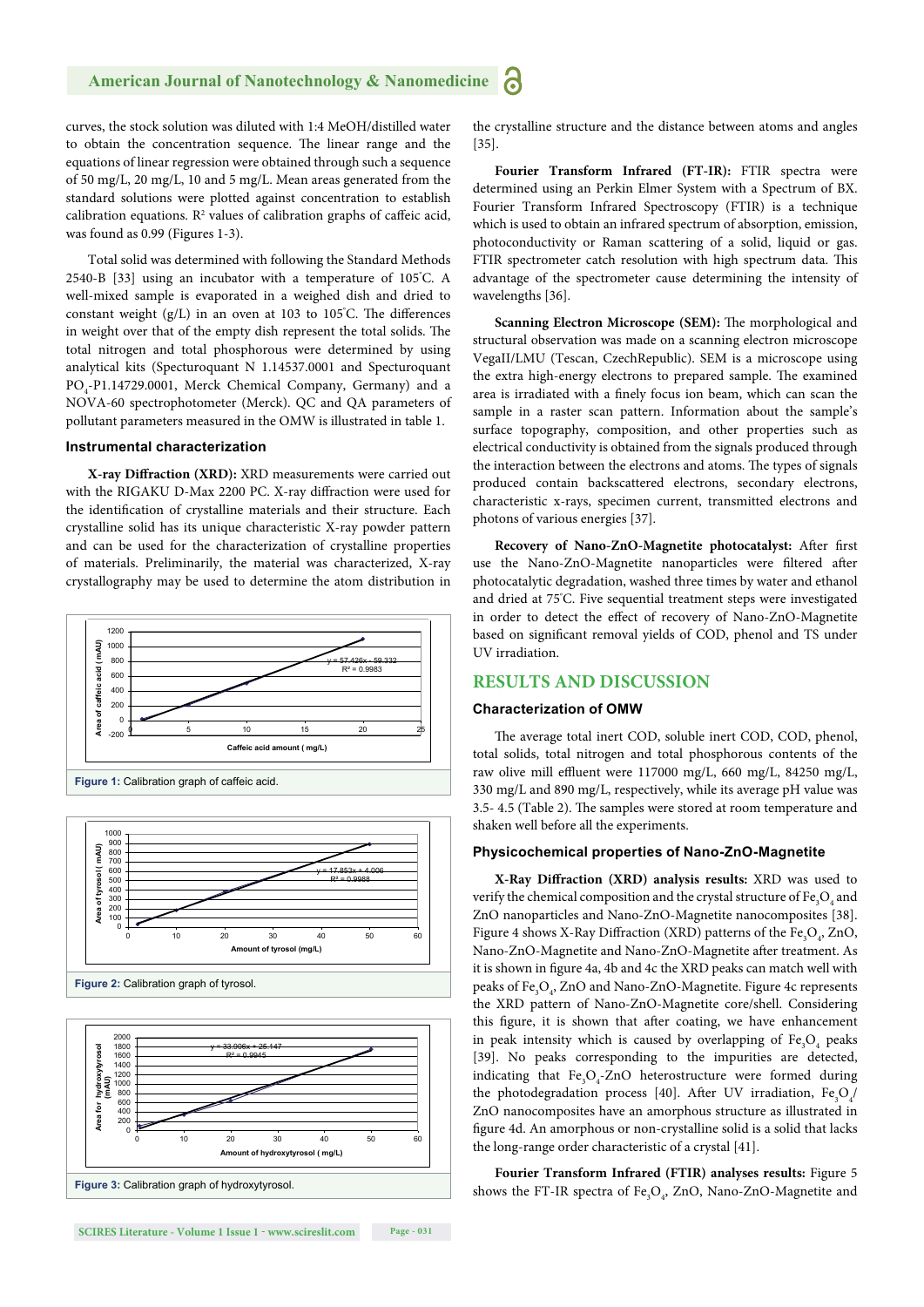|                   | QC and<br>QA values of the pollutant parameters |           |             |           |            |               |  |
|-------------------|-------------------------------------------------|-----------|-------------|-----------|------------|---------------|--|
| <b>Parameters</b> | uncertainity                                    | accurracy | sensitivity | precision | <b>LOD</b> | Linearity     |  |
| <b>COD</b>        | $0.5$ mg/L                                      | %100      | %99         | % 99      | 1 mg/L     | $R^2$ = 0.999 |  |
| Phenol            | $0.2$ mg/L                                      | %100      | %100        | % 100     | $0.5$ mg/L | $R^2$ = 0.999 |  |
| TN                | $0.3$ mg/L                                      | %100      | %100        | % 100     | $0.1$ mg/L | $R^2$ = 0.999 |  |
| <b>TP</b>         | $0.3$ mg/L                                      | %100      | %100        | % 100     | $0.1$ mg/L | $R^2$ = 0.999 |  |
| <b>TS</b>         | $0.5$ mg/L                                      | %100      | %100        | % 100     | 1 mg/L     | $R^2$ = 0.999 |  |
| Inert COD         | $0.5$ mg/L                                      | %100      | %100        | % 100     | 1 mg/L     | $R^2$ = 0.999 |  |
| Caffeic acid      | $0.1$ mg/L                                      | %100      | %100        | %100      | 1 mg/L     | $R^2$ = 0.999 |  |
| Hydroxytyrosol    | $0.1$ mg/L                                      | %100      | %100        | %100      | 1 mg/L     | $R^2$ = 0.999 |  |
| Tyrosol           | $0.1$ mg/L                                      | %100      | %100        | %100      | 1 mg/L     | $R^2$ = 0.999 |  |

| <b>Table 2:</b> Characterization of OMW. |                                            |                                                        |                   |               |                     |                       |                          |
|------------------------------------------|--------------------------------------------|--------------------------------------------------------|-------------------|---------------|---------------------|-----------------------|--------------------------|
|                                          | $\mathsf{COD}_{\text{inert}}(\text{mg/L})$ | Soluble $\textsf{COD}_{\textsf{inert}}(\textsf{mg/L})$ | COD (mg/L)        | Phenol (mg/L) | Total Solids (mg/L) | Total Nitrogen (mg/L) | Total Phosphorous (mg/L) |
|                                          | $8765 \pm 50$                              | 3674±50                                                | $117.000 \pm 800$ | $660 \pm 20$  | $.250 + 50$         | $330 \pm 20$          | $890 \pm 20$             |



Nano-ZnO-Magnetite after UV treatment. It can be seen that the characteristic absorption of Fe-O bond is at 582.78/cm and 620.21/cm, while that of -OH bond is at 3449.26/cm. The absorptions at 1395.25/ cm and 1591.29/cm are special peaks of the COO-Fe bond. This bond appeared via the hydroxide groups on the outer layer of the magnetite [42]. These peaks reveal that  $\text{Fe}_{3}\text{O}_{4}$  has been successfully immobilized onto the surface of ZnO. Combining the XRD results, it can be concluded that ZnO had been coated on the  $\text{Fe}_{3}\text{O}_{4}$ , successfully. From figure 5d, it can be seen that the pollutants in wastewater binds to the surface of Nano-ZnO-Magnetite composite after UV irradiation Therefore, crystal form of Nano-ZnO-Magnetite composite converts the amorphous shape. As a result, the peak number in the Nano-ZnO-Magnetite composite decreases in the amorphous shape.

## **Determination of optimum Nano-ZnO-Magnetite concentration under UV light**

In this step of this study the pollutants in the OMW were treated via photodegradation under UV light power in the presence of a nano composite (Nano-ZnO-Magnetite*)* generated under

laboratory conditions. In the photocatalytic treatment when Nano-ZnO-Magnetite is illuminated with the light of UV, electrons are promoted from the valence band to the conduction band of the semiconducting oxide to give electron-hole pairs. The valence band  $(\rm h_{\rm vB}{}^+)$  has a positive energy to form hydroxyl radicals on the surface Nano-ZnO-Magnetite and the conduction band  $(e_{\textsc{CB}}^{\phantom{\dag}})$  has a negative energy to reduce the molecular oxygen. The hydroxyl radical is a powerful oxidizing agent and attacks organic pollutants present at or near the surface of Nano-ZnO-Magnetite. This phenomenon causes photooxidation of pollutants such as COD, phenol, total solids, total nitrogen and total phosphorous in the OMW resulting in destructing of them [43].

The mechanism of photodegradation of COD, phenol, total solids, total nitrogen and total phosphorous on Nano-ZnO-Magnetite nanocomposite surface was as follows: The excitation of Nano-ZnO-Magnetite nanocomposite by UV energy leads to the formation of an electron-hole pair. The hole combines with water  $(H_2O)$  to form hydroxyl radicals (OH∙) while electron converts oxygen  $(O_2)$  to superoxide radical  $(O_2^-)$ , a strong oxidizing species as shown in the following equations [10]:

- Nano-ZnO-Magnetite + hv ↔ Nano-ZnO-Magnetite nanocomposite +  $h_{VB}^+$  +  $e_{CB}^-(1.0)$
- Nano-ZnO-Magnetite + hv  $\leftrightarrow$  Nano-ZnO-Magnetite ( $h_{VB}^+$  +  $e_{CB}^{-1}$  (2.0)
- Nano-ZnO-Magnetite | OH<sup>−</sup> + h<sub>vB</sub><sup>+</sup> → Nano-ZnO-Magnetite | OH∙ (3.0)
- Nano-ZnO-Magnetite |  $OH<sub>2</sub> + h<sub>VB</sub><sup>+</sup> \rightarrow$  Nano-ZnO-Magnetite |  $OH· + H<sup>+</sup>$  (4.0)
- Nano-ZnO-Magnetite | OH∙ + Red<sub>org</sub> → Ox<sub>org</sub> → photodegradation of OMW pollutants (5.0)
- $h_{VB}^+$  + Red<sub>org</sub>  $\rightarrow$  Ox<sub>org</sub>  $\rightarrow$  photodegradation of OMW pollutants (6.0)

$$
\mathrm{OH}\cdot+\mathrm{OH}\cdot\Rightarrow\mathrm{H}_{2}\mathrm{O}_{2}^{\mathrm{}}\quad(7.0)
$$

 $H<sub>2</sub>O<sub>2</sub>$  (or 2OH⋅) → 2H<sup>+</sup> + O<sub>2</sub> (8.0)

Effects of 0.5 g/L, 1.5 g/L, 3 g/L, 7 g/L and 10 g/L Nano-ZnO-Magnetite concentrations on the removals of COD, phenol, total solids, total nitrogen and total phosphorous in the OMW were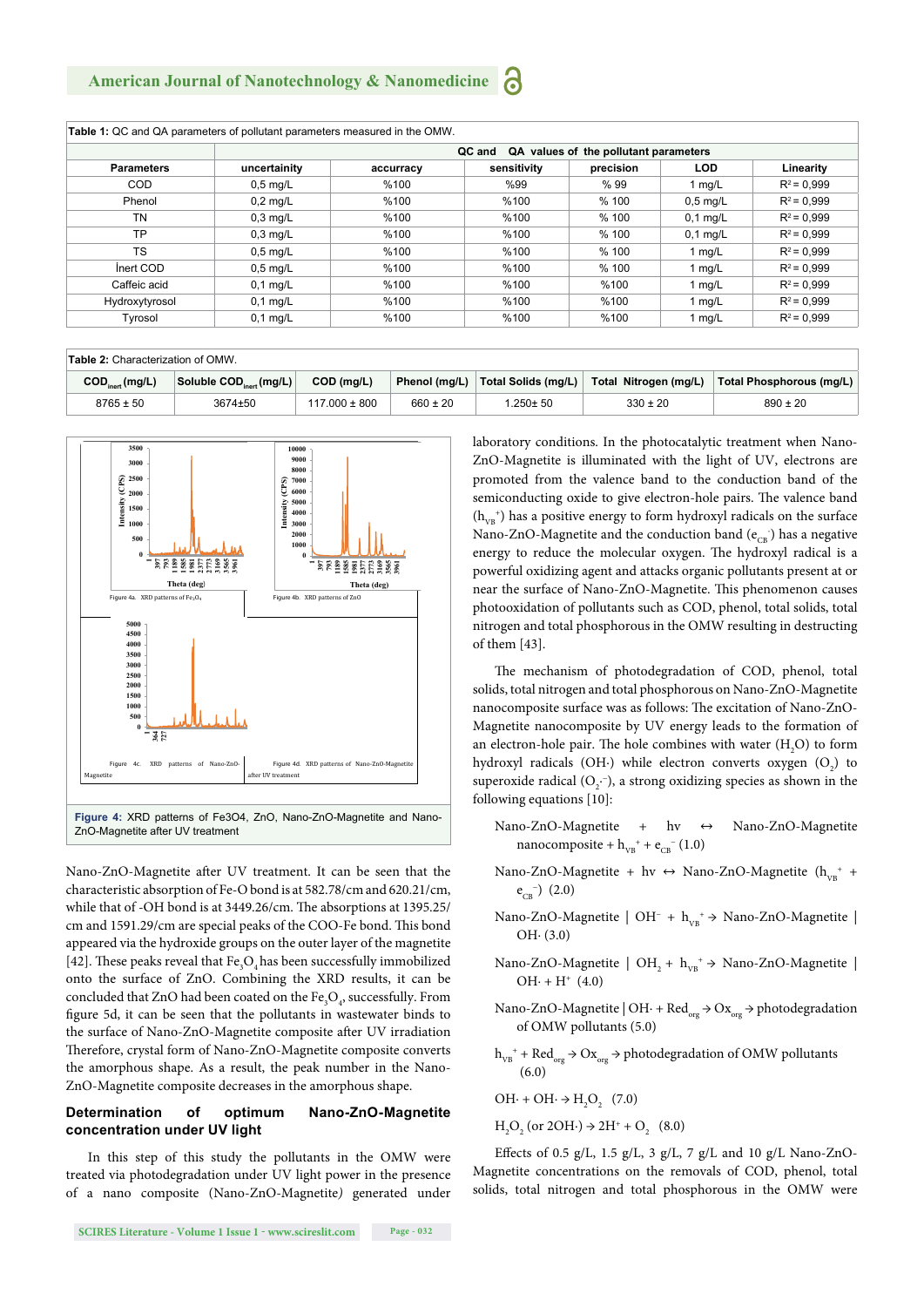studied with constant irradiation time (30 min) at an original pH of OMW (pH: 4.60) at a temperature of  $\pm 20^{\circ}$ C with UV lamps with powers of 300 W (Figures 6-9).

The effect of the concentration of Nano-ZnO-Magnetite nanocomposite on the COD removal was studied as shown in figure 6. The photodegradation efficiency increases with an increase in the amount of Nano-ZnO-Magnetite photocatalyst from 0.5 g/L up to 7 g/L. COD photodegradation efficiencies were found as 62 %, 65%, 72% and 80% for 0.5 g/L, 1.5 g/L, 3 g/L and 7 g/L Nano-ZnO-Magnetite nanocomposite concentrations, respectively, at a pH of 4.60 at a temperature of  $\pm 20^{\circ}$ C after 30 min irradiation time with an UV lamp having a power of 300 W. Further increase of Nano-ZnO-Magnetite photocatalyst concentration to 10  $g/L$  did not affect the COD yield. On the other word, the addition of higher quantities of Nano-ZnO-Magnetite photocatalyst would have no effect on the photodegradation efficiency of the pollutants in the OMW. This can be explained as follows: The structure of photocatalysts decomposed and the pore surfaces of Nano-ZnO-Magnetite was covered completely with the pollutant parameters and the radical species. Low photocatalyst quantity decreases the number of active sites on the Nano-ZnO-Magnetite surface, which in turn decreases the numbers of hydroxyl (OH∙) radicals [10].

Figure 7 shows the degradation efficiency of phenol with increasing of Nano-ZnO-Magnetite photocatalyst concentrations from 0.5 g/L, to 1.5 g/L, 3 g/L, 7 g/L and to 10 g/L at a pH of 4.60 at a temperature of  $\pm 20^{\circ}$ C after 30 min irradiation time with an UV lamp with a power of 300 W. When the concentration of Nano-ZnO-Magnetite increased from 0.5 g/L to 1.5 g/L, 1.5 g/L to 3 g/L from 3 g/L to 7 g/L, the removal efficiency of phenol increased from 57% to 60%, from 60% to 67%, from 67% to 77%, respectively. When Nano-ZnO-Magnetite photocatalyst concentration further increased up to  $10 g/L$ , the phenol yield slightly decreased to 75%. The maximum phenol removal was obtained as 77% at 7 g/L Nano-ZnO-Magnetite composite concentration. The enhanced photocatalytic activity of Nano-ZnO-Magnetite  $(Fe_{3}O_{4})$  possibly can be attributed to the retardation of recombination of electron-hole pair as reported

![](_page_5_Figure_4.jpeg)

![](_page_5_Figure_5.jpeg)

**Figure 5a:** The device used for UV irradiation.

![](_page_5_Figure_7.jpeg)

![](_page_5_Figure_8.jpeg)

![](_page_5_Figure_9.jpeg)

by Hong et al. [45] at 7 g/L Nano-ZnO-Magnetite composite concentration found that the photoemission intensity of the Nano-ZnO-Magnetite composite is lower than that of ZnO, indicating a slower electron-hole recombination in the Nano-ZnO-Magnetite composite (44 olacak). This is probably due to the presence of  $Fe<sup>3+</sup>$ ions in Nano-ZnO-Magnetite composite. It has been reported that  $Fe<sup>3+</sup>$  ions in  $Fe<sub>3</sub>O<sub>4</sub>$  can act as a photo-excited electron-trapping site to prevent the fast recombination of photo induced charge carriers and prolonged life-times. In this study, the photo-generated electron in the conduction band of ZnO might be captured by the  $Fe<sup>3+</sup>$  ions. This would lead to the formation of reduced iron ions,  $Fe<sup>2+</sup>$ , which are relatively unstable in comparison with  $Fe^{3+}$ . The  $Fe^{2+}$  ions further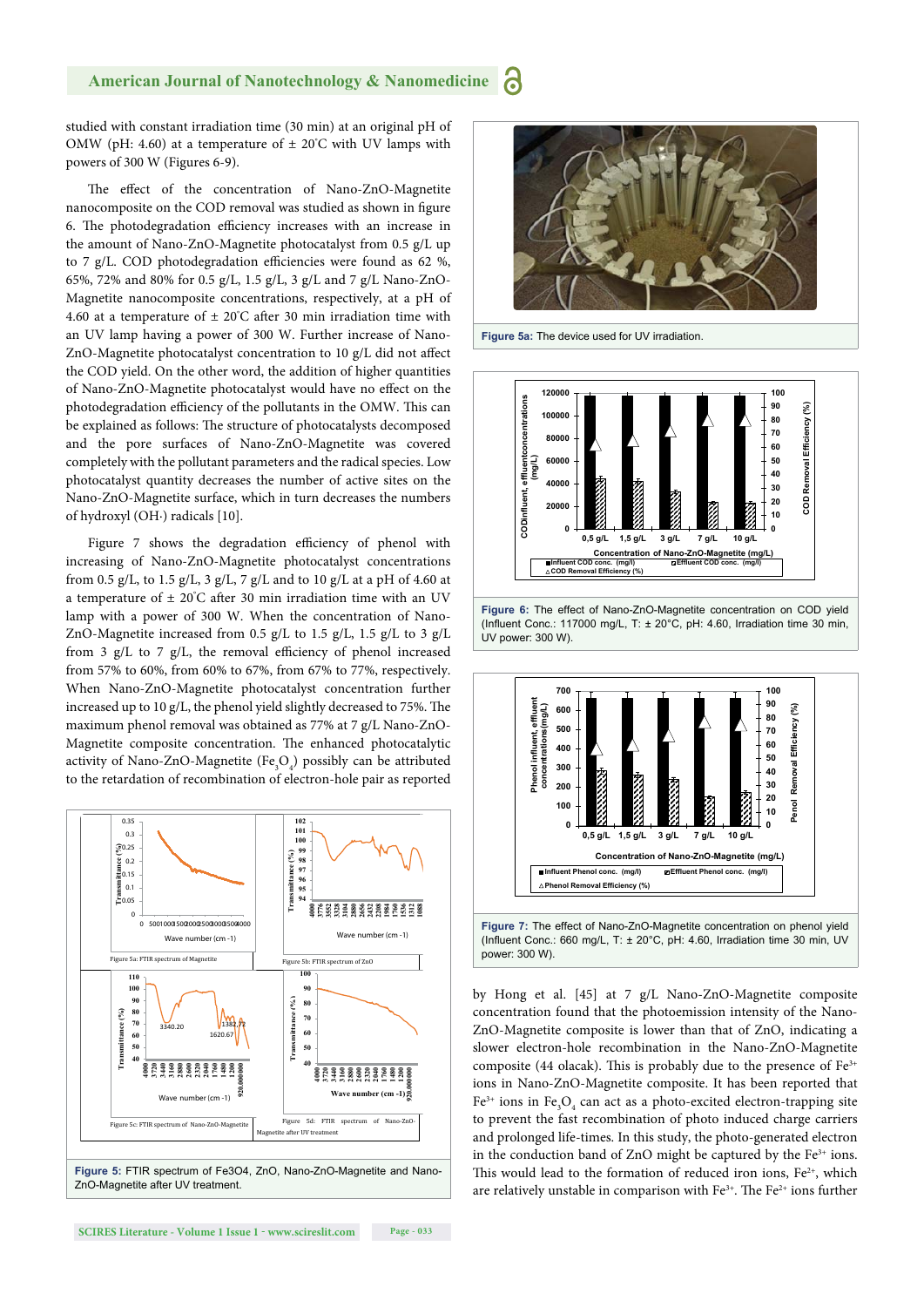react with the oxygen dissolved in the reaction mixture of OMW to generate Fe3+ ions. A similar phenomenon has been observed in Fedoped TiO<sub>2</sub> and ZnO by various researcher [46]. The presence of Fe<sup>3+</sup> also has been suggested as a trigger for the enhanced photocatalytic activity.

Figure 8 shows the photodegradation efficiencies of TS at increasing Nano-ZnO-Magnetite photocatalyst concentrations of 0.5 g/L, 1.5 g/L, 3 g/L, 7 g/L and 10 g/L. The photocatalytic yields were found as 70%, 66%, 63%, 57% and 50%, respectively, at a pH of 4.60 at a temperature of  $\pm 20$  °C after 30 min irradiation time with an UV lamp with a power of 300 W. It was found that the percentage photodegradation efficiency decreased with increase in initial concentration of the Nano-ZnO-Magnetite composite from 0.5 g/L to 10 g/L. Thus could be attributed to the increase of concentration gradient and saturation of adsorption and photocatalytic points in the presence of high Nano-ZnO-Magnetite composite. The maximum TS removal efficiency is 70% at 0.5 g/L Nano-ZnO-Magnetite photocatalyst concentration. Magnetite  $(Fe<sub>3</sub>O<sub>4</sub>)$  nanoparticles are easily subject to aggregation in aqueous system.  $\mathrm{Fe_{3}O_{4}}$  nanoparticles exhibit the hydrophilic surface due to presence of hydroxyl groups. There is hydrophilic interaction between particles and these particles form the agglomerate and resulted in large clusters  $[47]$ . The agglomerates may cause to increase TS removal efficiency.

Figure 9 summarizes the effects of increasing Nano-ZnO-Magnetite photocatalyst concentrations (0.5 g/L, 1.5 g/L, 3 g/L, 7 g/L and 10 g/L) on total nitrogen photodegradation yields at a pH of 4.60 at a temperature of  $\pm 20^{\circ}$ C after 30 min irradiation time with an UV lamp with a power of 300 W. According to the aforementioned Nano-ZnO-Magnetite photocatalyst concentrations the photodegradation yields of total nitrogen were 79%, 75%, 70%, 66% and 54%, respectively. As the Nano-ZnO-Magnetite photocatalyst concentrations were increased, the photodegradation yields of total nitrogen decreased as TS parameter in the OMW. Further increase in catalyst concentration from 0.5 g/L up to 10 g/L reduces the specific activity of the catalyst because of agglomeration of catalyst particles and light scattering and screening effect, thus leading to the decreased photocatalytic degradation efficiency. On the other hand, at high catalyst concentration, could not be obtained a homogeneous suspension. The results with a reduced photocatalytic activity. So the photodegradation efficiency of total nitrogen decreases gradually as reported by Mulinacci et al. [48]. This could be attributed to the increasing of turbidity of the OMW suspension. This resulting in decreasing of UV light and power a result of excess of Nano-ZnO-Magnetite particles.

From figure 10 it can be seen that when the concentration of Nano-ZnO-Magnetite increased from 0.5 g/L to 1.5 g/L, 1.5 g/L to 3 g/L from 3 g/L to 7 g/L, from 7 g/L to 10 g/L, the removal efficiency of total phosphorous increased from 37% to 45%, from 45% to 52%, from 52% to 66% and from 66% to 85%, respectively, at a pH of 4.60 at a temperature of  $\pm 20^{\circ}$ C after 30 min irradiation time with an UV lamp with a power of 300 W. The maximum total phosphorous removal was obtained as 85% at 10 g/L Nano-ZnO-Magnetite composite concentration. This high yield can be attributed to the irradiation of an aqueous Nano-ZnO-Magnetite suspension with light energy greater than the band gap energy of the semiconductor  $(hv > Eg = 3.2 eV)$  conduction band electrons (e-) and valence band holes (h+) are generated as reported by Pirkanniemi and Sillanpaa [49]. After this primary event, a part of the photo generated carriers recombine in the bulk of the semiconductor with heat emission while

![](_page_6_Figure_6.jpeg)

**Figure 8:** The effect of Nano-ZnO-Magnetite concentration on TS yield (Influent Conc.: 84250 mg/L, T: ± 20°C, pH: 4.60, Irradiation time 30 min, UV power: 300 W).

![](_page_6_Figure_8.jpeg)

**Figure 9:** The effect of Nano-ZnO-Magnetite concentration on total nitrogen yield (Influent Conc.: 330 mg/L, T: ± 20°C, pH: 4.60, Irradiation time 30 min, UV power: 300 W).

![](_page_6_Figure_10.jpeg)

the rest of the electron carriers reach to the surface of Nano-ZnO-Magnetite containing the holes plenty with electrons and reaction products, respectively. The electrons performed during photocatalysis react with the molecular  $O_2$  adsorbed on the Nano-ZnO-Magnetite surface reducing it to  $O<sup>2</sup>$  anion, while the holes under UV light can oxidize the OH $\cdot$  ions and the H<sub>2</sub>O molecules adsorbed at the Nano-ZnO-Magnetite surface to produce OH radicals [49]. Given above based on the explanations OH. radicals degraded total phosphorus pollutants from olive mill wastewater. With increasing Nano-ZnO-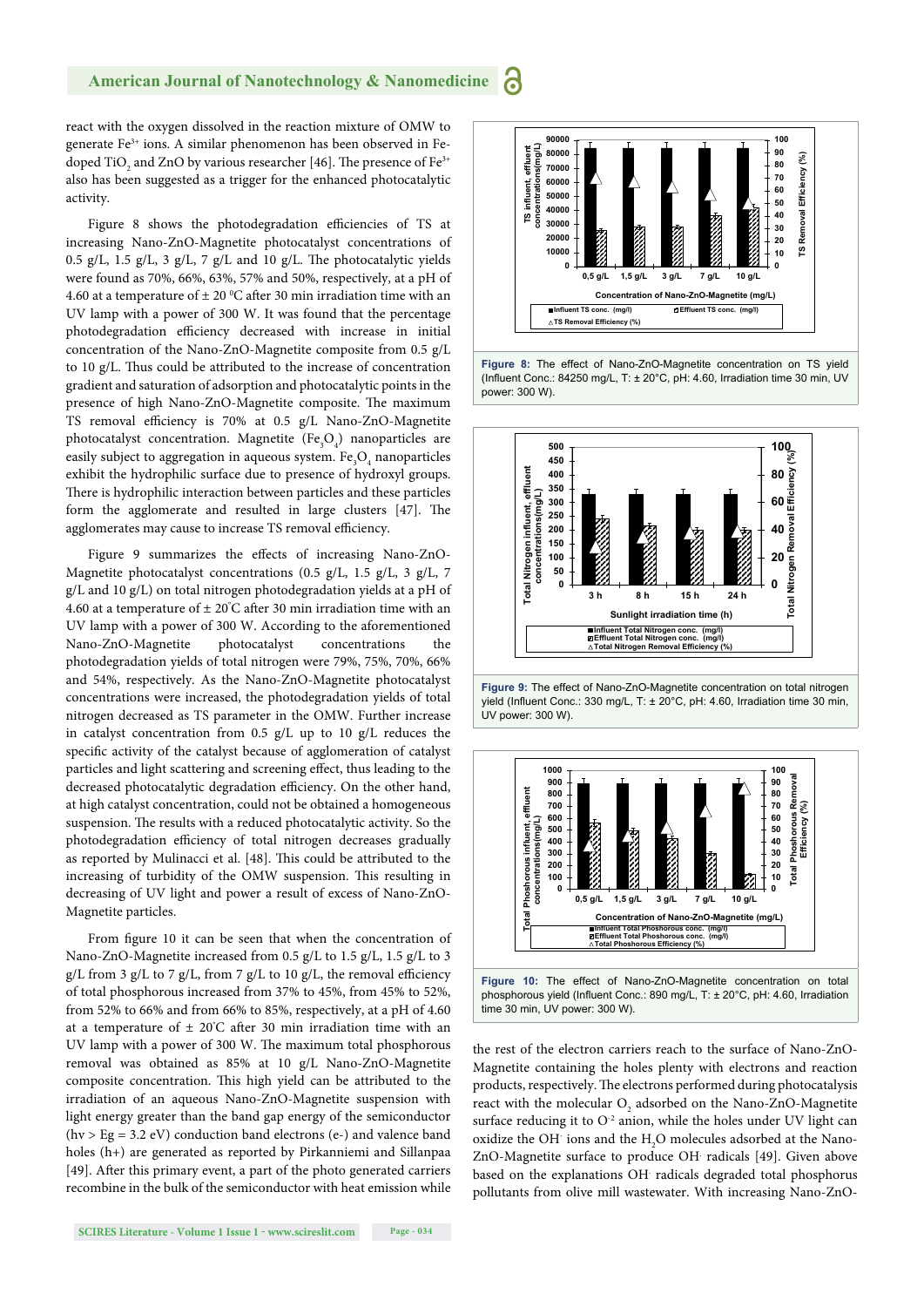Magnetite composite concentration, more surface area of Nano-ZnO-Magnetite is generated and the more OH. radicals are formed, phosphorus removal efficiency increases.

Considering all the removal efficiencies for studied parameters in the OMW, a significant nanocomposite concentration was obtained for maximum yields throughout photoxidation of pollutant parameters in the OMW. The optimum Nano-ZnO-Magnetite composite concentration was selected as 3 g/L for the maximum removals of all pollutant parameters in the OMW via photocatalysis.

**Determination of optimum ırradiation time of uv light:**  Figures 11-15 illustrated the effect of the irradiation time on the removal of COD, phenol, TS, total nitrogen and total phosphorous in the OMW throughout photocatalysis, respectively at a pH of 4.60 at a temperature of ±20° C at constant 3 g/L Nano-ZnO-Magnetite composite concentration with an UV lamp with a power of 300 W. As aforementioned in the upper section, the optimum Nano-ZnO-Magnetite composite concentration was found as  $3$  g/L. Therefore, the effects of irradiation times on the COD, phenol, TS, total nitrogen and total phosphorous removal efficiencies were investigated at five different adsorption times (30 min., 60 min., 90 min., 180 min. and 240 min) at a pH of 4.60 at a temperature of  $\pm$  20 $\degree$ C at constant 3 g/L Nano-ZnO-Magnetite composite concentration with an UV lamp with a power of 300 W.

Figure 11 illustrates the removal of COD with different irradiation times (30 min., 60 min., 90 min., 180 min. and 240 min) at a pH of 4.60 at a temperature of 20°C after at a 3 g/L concentration of Nano-ZnO-Magnetite nanocomposite. The maximum removal of COD was observed at 30 min irradiation time with a maximum yield of 80 %. COD removal efficiencies were found as 80 %, 80%, 69%, 65% and 62% for 30 min., 60 min., 90 min., 180 min. and 240 min irradiation time, respectively. The removal efficiencies decreased as the irradiation time was increased from 30 min to 240 min in the OMW, under UV light. The reduction of yield could be due to the formation of small colorless metabolite organic molecules which, at least temporarily, remain in the solution, for instance ethanol, glycerol and simple sugars which can be considered as degradation intermediates [50]. El-Hajjouji et al. [50] was investigated the UV/TiO<sub>2</sub> treatment of olive mill wastewater and reported only 22% removal efficiency of COD after 24 h UV irradiation.

The reduction of COD can be summarized as follows [50]:

Step 1:  $COD + UV \rightarrow$  partially oxidized species

Step 2: partially oxidized species +  $UV$   $\rightarrow$   $CO_2$  +  $H_2O$  + inorganic salts

Figure 12 shows the effect of different UV irradiation times (30 min., 60 min., 90 min., 180 min. and 240 min) on photodegradation of phenol at a pH of 4.60 at a temperature of 20  $^{\circ}$ C after at a 3 g/L concentration of Nano-ZnO-Magnetite nanocomposite with an UV lamp with a power of 300 W. From figure 13 it can be seen that as the irradiation time were increased from 30 min, to 60 min, to 90 min, and to 180 min, the phenol yield increased from 57%, to 63%, to 65%, to 77%, and stabilized to 77%. Further increase of adsorption time to 240 min did not increase the phenol vield. The optimum irradiation time can be considered as 180 min for the maximum removal efficiency of phenol (77%). Similar results were found by Feng et al. [51] in the presence of  $Fe<sub>3</sub>O<sub>4</sub>$ -ZnO. The percentage of degradation of phenol was 65.5% under UV light after 150 min irradiation time. The phenol degradation was only 52% when pure ZnO was used, which is

![](_page_7_Figure_9.jpeg)

Figure 11: The effect of Irradiation time on COD yield (Influent Conc.: 117000 mg/L, T: ± 20°C, pH: 4.60, Nano-ZnO-Magnetite concentration: 3g/L, UV power: 300 W).

![](_page_7_Figure_11.jpeg)

![](_page_7_Figure_12.jpeg)

![](_page_7_Figure_13.jpeg)

![](_page_7_Figure_14.jpeg)

lower than that in the presence of either  $Fe<sub>3</sub>O<sub>4</sub>$ -ZnO.

Semiconductors like Nano-ZnO-Magnetite absorb a photon taking a certain amount of energy and then are transferred from electron band to conductive band. Meanwhile, an electron vacancy forms and joins the redox reaction with the absorbed substance, by transmigrating to the electron and vacancy catalyst surface.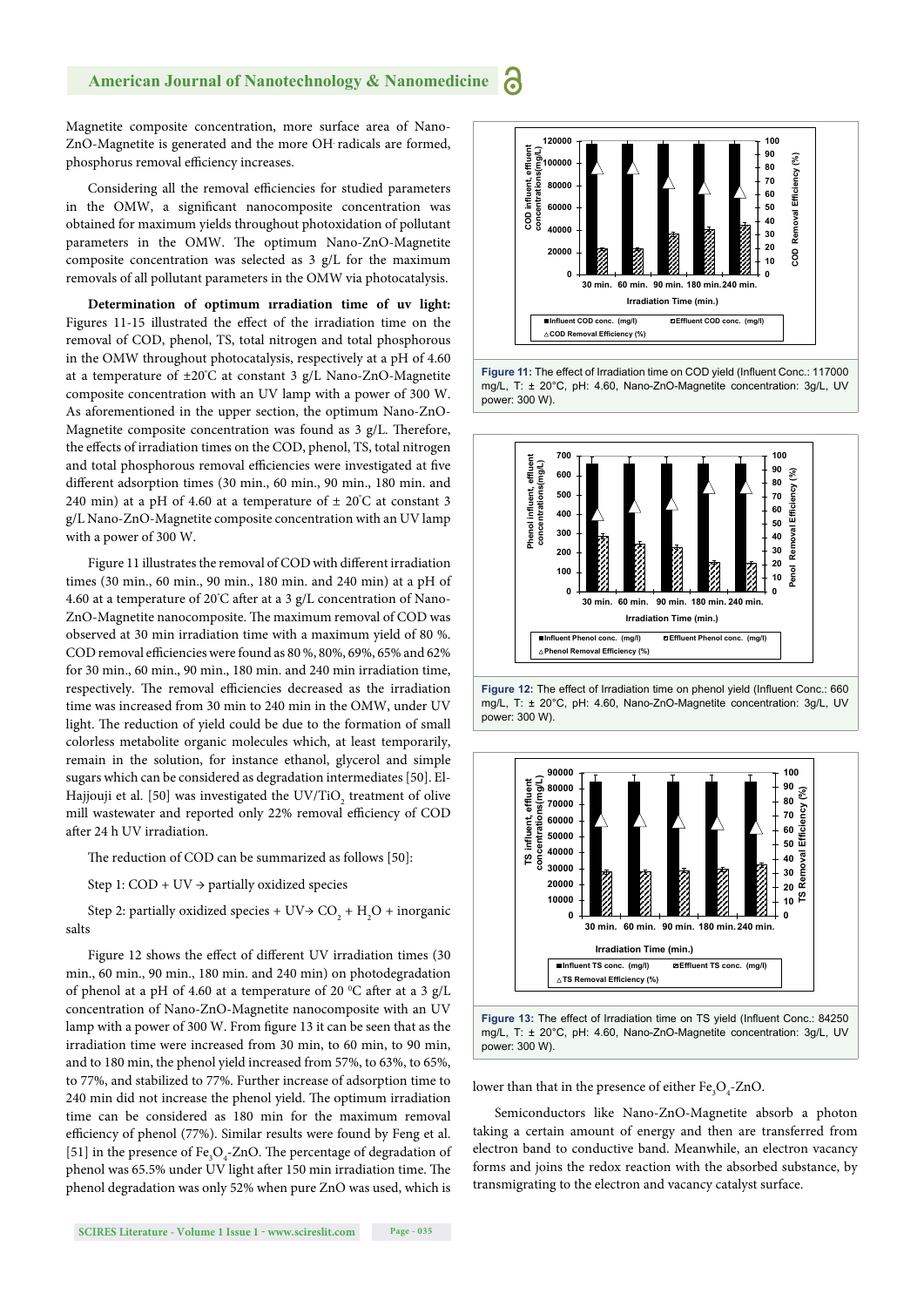TS removal efficiencies were observed versus UV irradiation times such as 30 min., 60 min., 90 min., 180 min. and 240 min at an original pH of OMW (pH: 4.60) at 3g/L Nano-ZnO-Magnetite and at a temperature of ± 20° C with an UV lamp with a power of 300 W as shown from figure 13. After 30 minutes irradiation times the TS yield reached 67%. The removal efficiency of TS decreased from 67% to 66%, to 65% and to 62% with the increasing the irradiation time from 30 min to 60 min, to 90 min, to 180 min and 240 min, respectively. This TS yield decreased slightly to 62% after 240 min irradiation times. Long irradiation times affect negatively the removal efficiency of TS. The optimum irradiation time was found to be 30 min for 67% TS efficiency. These results showed that the photocatalysis of TS in the OMW was not dependent to irradiation time. Badawya et al. [52] found that the TS removal efficiency for  $\mathrm{UV/TiO}_2$  was 48.9% after 80 min irradiation time.

Figure 14 shows the photodegradation efficiency of total nitrogen with increasing of irradiation times 30 min., 60 min., 90 min., 180 min. and 240 min at an original pH of OMW (pH: 4.60) at 3g/L Nano-ZnO-Magnetite and at a temperature of ± 20° C with an UV lamp with a power of 300 W. When the irradiation time increased from 30 min to 60 min, from 60 min to 90 min, from 90 min to 180 min, from 180 min to 240 min, the removal efficiency of total nitrogen decreased from 79% to 75%, from 75% to 70%, from 70% to 68% and decreased from 68% to 65%, respectively. For maximum yield of total nitrogen, the optimum irradiation time was found to be 30 min. Uğurlu and Karaoğlu [53] observed that 25.0 mg/L of TiO<sub>2</sub> was enough for the 65% removal of the total nitrogen after an irradiation time of 50 min.

As shown in figure 15, the photodegradation of total phosphorous decreases from 66% to 64%, to 55%, to 52%, to 50% along increasing of irradiation times from 30 min. to 60 min., to 90 min., to 180 min. and to 240 min at an original pH of OMW (pH: 4.60) at 3g/L Nano-ZnO-Magnetite and at a temperature of ± 20° C with an UV lamp with a power of 300 W. Experiments on the photodegradation have shown that high irradiation time has negatively affected the total phosphorous removal efficiency. The maximum efficiency is 66% for 30 min irradiation time. After that the total phosphorus yields decreased.

Optimum irradiation time was selected as 30 min because photooxidation equilibrium was reached within 30 min for maximum yields in all OMW parameters. Considering the economical needs, shortening the time of pollutant photodegradation is a necessary goal in this century. The maximum yields should be obtained as short as photodegradation yields.

**Eff ects of pH on the of removal OMW throughout photodegradation under UV light:** It is well understood that the adsorption capacity of Nano-ZnO-Magnetite concentration on photocatalyst is a key factor for the degradation efficiency in the photocatalytic oxidation process. Generally, it is observed that the efficiency of decomposition of organics over the photocatalyst is more pronounced if large number of target molecules is adsorbed on the catalyst surface, which either depends on the acidic/basic nature of the surface of the catalyst or surface modifications through change in pH of the system [54]. The variations in removals of COD and phenol using 3 g/L Nano-ZnO-Magnetite concentrations under acidic (pH 4), neutral (pH 7) and alkaline (pH 10) pH's at a temperature of  $\pm$ 20°C after 30 min irradiation time with an UV lamp with a power of 300 W were given in figures 16 and 17 respectively.

From figure 16, it is evident that the maximum removal of COD

![](_page_8_Figure_8.jpeg)

![](_page_8_Figure_9.jpeg)

![](_page_8_Figure_10.jpeg)

![](_page_8_Figure_11.jpeg)

was observed at pH 4 at a temperature of 20 °C after 30 min irradiation time at a 3 g/L concentration of Nano-ZnO-Magnetite concentration which this pH is the original pH level of OMW. When the initial pH was increased from 4 to 7 and 10, the COD removal efficiencies decreased from 80% to 78% and 69%. The maximum removal of COD was 80% at pH 4.60 at a temperature of 20°C after 30 min irradiation time at a 3 g/L concentration of Nano-ZnO-Magnetite with an UV lamp with a power of 300 W. In the beginning of the photooxidation, liquid phase compounds responsible for COD are adsorbed by colliding with the surface of the colloidal Nano-ZnO-Magnetite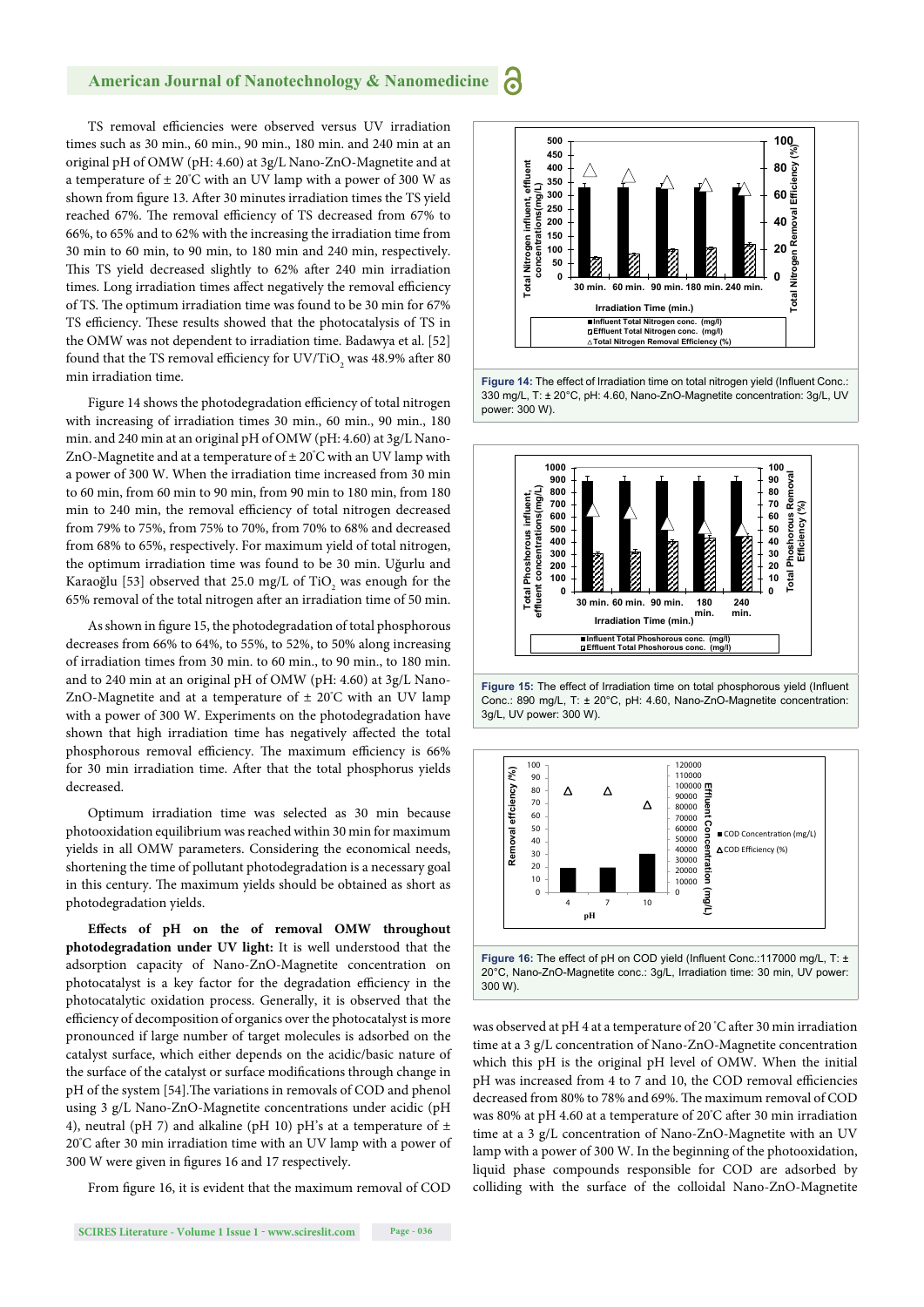photocatalyst. Covalent bonds are formed between adsorbate particles and the adsorbent surface where multiple activated centers were exist on the surface of nano-composite [55]. The reduction of COD efficiency may results.

When the pH of OMW was increased from 4 to 7 and 10, the removal efficiency of phenol increased from 63% to 72% and 75%, respectively, at a temperature of 20°C after 30 min irradiation time at a 3 g/L concentration of Nano-ZnO-Magnetite concentration with an UV lamp with a power of 300 W (Figure 17). It is observed that under basic conditions, the amount of phenol degraded is considerably higher as compared to acidic medium. These observations can be ascribed to two phenomenon: (a) Under acidic condition, surface of the nanocomposite is positively charged at both nano ZnO and Magnetite sites that leads to the protonation of active sites and therefore, affects the adsorption of phenol moiety. Moreover, the protonation of phenol occurring under this condition also hindered the adsorption of phenol thereby affecting its removal. (b) The influence of higher  $pH$  can be attributed to two processes occurring on the surface of the nanocomposite and phenol. Firstly, the magnetite surface becomes alkaline in nature thus enhancing the adsorption capacity while the nano sized ZnO surface undergoes surface modification resulting in the formation of negatively charged species. Both these features are responsible for cooperative action of simultaneous adsorption followed by photo degradation of phenol on the surface of Nano-ZnO-Magnetite nanocomposite. Secondly, phenol undergoes deprotonation under highly alkaline condition that also enhances rate of adsorption on the Nano-ZnO-Magnetite nanocomposite throughout photocatalysis [57]. It is seen that maximum phenol removal happens on pH 10. The reason can be explained with the fact that tannin, lignin and other polymeric substances may transform into phenol metabolites and degraded with photocatalytic oxidation as reported by Ugurlu and Karaoglu [53].

## **Measurements of polyphenols**

Calibration graphs were plotted for the three polyphenols (caffeic acid, tyrosol and hydroxytyrosol) illustrated in figures 18-20, respectively. They will be used for making measurements on HPLC analysis. For each of a phenolic compound has been studied four different concentrations (1 mg/L, 10 mg/L, 20 mg/L and 50 mg/L) for drawing calibration graphs.  $\mathbb{R}^2$  values of calibration graphs of caffeic acid, tyrosol and hydroxytyrosol was found as 0.99, 0.99 and 0.99, respectively (Figures 18-20).

## **Measurement of the concentration of phenolic compounds by HPLC in raw OMW**

The concentrations of the phenolic compounds identified in the raw sample of OMW were determined quantitatively. HPLC technique was used to identify and quantify the caffeic acid, tyrosol and hydroxytyrosol phenolic compounds contained in the raw OMW. For this purpose, a standards mixture solution of phenolic compounds was analysed. Sample concentrations were calculated, based on peak areas compared to those of each of the external standards. The phenolic compounds were identified by their retention times in comparison with external standards [56,57]. As a result of this analysis, tyrosol and hydroxytyrosol were measured at  $\lambda$  = 280 nm and caffeic acid was measured at  $\lambda$  = 320 nm. Figure 21 shows that 7.07 mg/L concentration of caffeic acid has been found in raw OMW as a result of HPLC measurements. El-Hajjouj et al. [13] have found a close result to our study. They studied that the analysis of the amount of polyphenols in the olive mill wastewater and the

![](_page_9_Figure_8.jpeg)

![](_page_9_Figure_9.jpeg)

**Figure 18:** Calibration graph of caffeic acid.

300 W).

![](_page_9_Figure_11.jpeg)

![](_page_9_Figure_12.jpeg)

![](_page_9_Figure_13.jpeg)

amount of caffeic acid were found as 5.7 mg/L. In another study was performed by Mulinacci et al. [48] and similar results are reported. 4 mg/L concentration of caffeic acid was found in OMW.

According to the results of chromatograms in HPLC analysis, 112.6 mg/L concentration of hydroxytyrosol and 172.7 mg/L concentration of tyrosol was identified in raw OMW illustrated in figure 22. In a study investigated by Anandan et al. [58] polyphenols were analyzed in the olive oil mill effluents. 115.9 mg/L and 50.3 mg/L concentration of hydroxytyrosol and tyrosol were found, respectively, and these data are consistent with our results.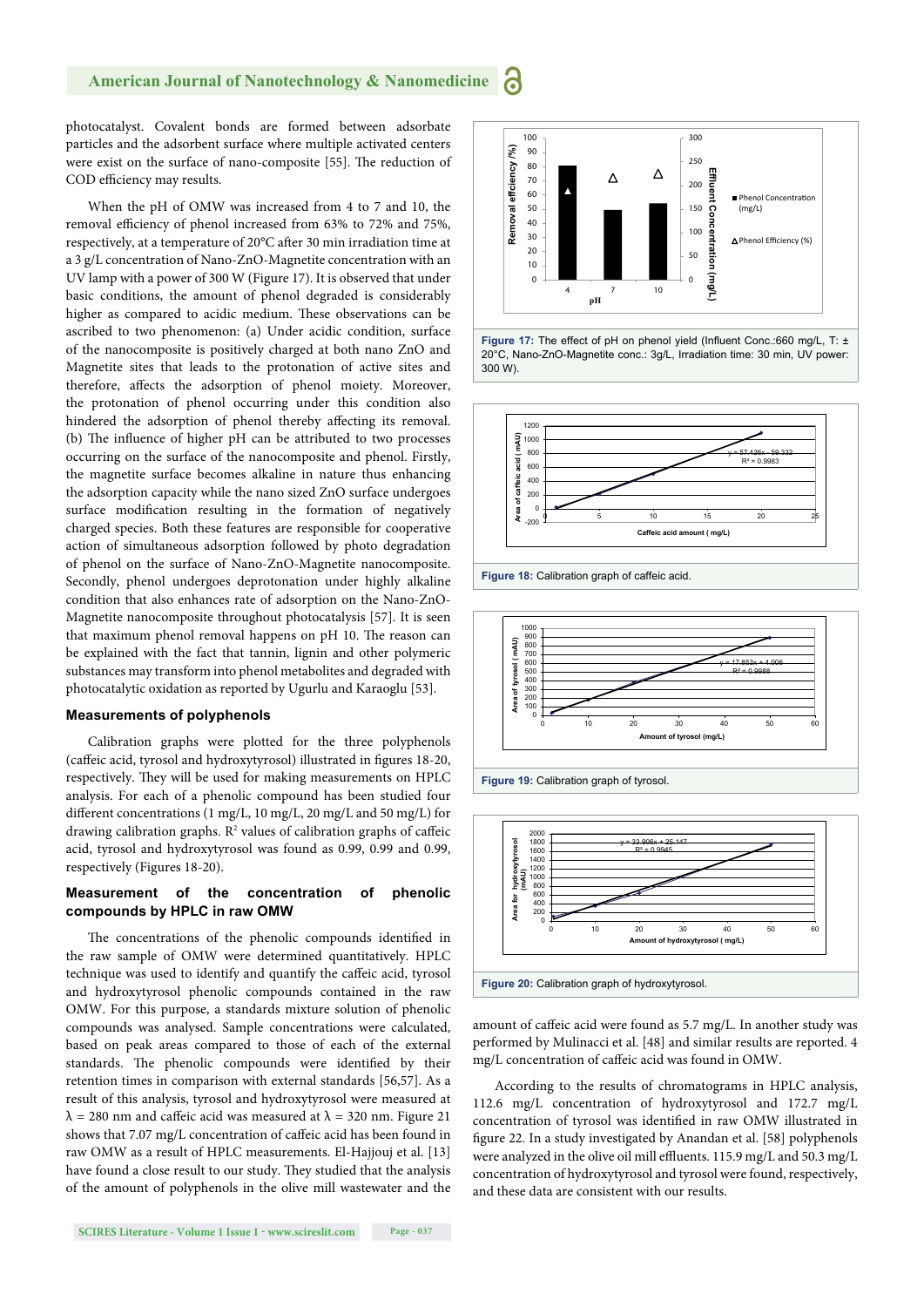The results showed that hydroxytyorosl and tyrosol were most abundant phenolic compounds in OMW (Figure 22). Hydroxytyrosol and caffeic acid show a powerful antioxidant activities [58] Hydroxytyrosol inhibits human LDL oxidation, inhibits platelet aggregation and exhibits anti-inflammatory and anticancer properties [56]. The caffeic acid also was found in OMW samples, but at very low concentrations (Figure 21). Obied et al. [59] reported that caffeic acid shows a higher antioxidant activity than hydroxytyrosol. Tyrosol showed similar concentrations with hydroxtytrosol in the OMW (Figure 22). Samuel et al. [60] reported that hydroxtytrosol is very effective in preserving cellular anti-oxidant defenses.

## **Measurement of the concentration of phenolic compounds by HPLC in treated OMW with Nano-ZnO-Magnetite under UV irradiation**

By using 3 g/L Nano-ZnO-Magnetite nanocomposite with 30 min irradiation time at pH 4 and a temperature of  $\pm$  20 $\rm ^{\circ}C$  with an UV power of 300 W during photooxidation, the concentration of caffeic acid decreased from 7.07 mg/L to  $1.47$  mg/L  $(4,00184e^{-1})$  (Figure 23) and the caffeic acid yields were recorded as 80% (Table 3). Vana et al. [61] investigates the adsorption of the phenolic compounds caffeic acid on PAC (powdered activated carbon) and TiO<sub>2</sub>, as well as their degradation via direct photocatalysis. 90% removal of caffeic acid was obtained within 0.5 h of UV exposure time at PAC concentration of  $0.45$  g/L while in our study, 80% removal of caffeic acid efficiency was found with 30 min UV irradiation time at a 3 g/L Nano-ZnO-Magnetite nanocomposite concentration.

And also, the removal efficiencies of tyrosol and hydroxytyrosol were obtained as 80% and 51%, respectively. Their concentrations decreased from 172.7 mg/L to 34.8 mg/L for tyrosol and from 112.6 mg/L to 55.2 mg/L for hydroxytyrosol, respectively, after treatment with 3 g/L Nano-ZnO-Magnetite nanocomposite under 300 W UV irradiation after 30 min irradiation time (Figure 24, Table 3).

No more studies were found in the recent literatures containing the photocatalytic oxidation of olive mill effluent using Nano-ZnO-Magnetite composite:

![](_page_10_Figure_6.jpeg)

![](_page_10_Figure_7.jpeg)

![](_page_10_Figure_8.jpeg)

![](_page_10_Figure_9.jpeg)

**Figure 23:** The concentration of caffeic acid found in treated OMW with UV photo oxidation (Nano-ZnO-Magnetite concentration: 3 g/L, T: ± 20°C, pH: 4.60, UV irradiation time: 30 min, UV power: 300 W).

![](_page_10_Figure_11.jpeg)

OMW with UV photooxidation.

The treatability of OMW by the combination of photocatalytic oxidation, using two nanomaterials as  $TiO<sub>2</sub>$  and  $Fe<sub>2</sub>O<sub>3</sub>$  catalysts. Photocatalytic oxidation was carried out using different systems, nano-TiO<sub>2</sub>/UV, nano-Fe<sub>2</sub>O<sub>3</sub>/UV, nano-TiO<sub>2</sub>/H<sub>2</sub>O<sub>2</sub>/UV and nano- $Fe<sub>2</sub>O<sub>3</sub>/H<sub>2</sub>O<sub>2</sub>/UV$ . Color, COD, total phenolic content was reduced to 43%, 14%, and 38% with 15 mg/L nano TiO2-  $Fe<sub>2</sub>O<sub>3</sub>$  under 60 W UV power after 29 min irradiation [62]. The combination with a biological treatment increased the reduction of COD and and the phenolic content of olive mill effluent [62]. The photocatalytic degradation of two phenolic compounds, p-coumaric acid and caffeic acid, was performed with a suspended mixture of TiO2 and powdered activated carbon (PAC) at pH = 3.4 and at 365 nm UV lamps. 87% removal of total polyphenols, 58% of COD, was achieved after 24 h of exposure to 365 nm irradiation in the presence of a suspended mixture of TiO2 by 50% [63]. The study performed by Uğurlu and Karaoğlu [53] focuses on the photocatalytic degradation of olive mill wastewater (OMW) with  $\rm TiO_2/Sepidite$  nanoparticle, by using Ultraviolet (UV). The photocatalytic degradation of lignin and phenol was favorable (79%) at pH 9–11.00 at 0.25 mg/L nanoparticle at 80° C. Total phenol, color and COD yields were 61%, 67% and 45% with 12 mg/L magnetic nanoparticles after 50 min of irradiation in an olive mill based wastewater [64].

## **UV absorption spectra of OMW**

The UV-visible spectra of the OMW were recorded on a spectrophotometer in the wave lengths changing from 190 nm to 1100 nm. UV absorption spectra of raw OMW and treated OMW with UV light were illustrated in figures 25 and 26, respectively. The maximum absorbances were recorded at between 2600 and 4000 at wavelength between 180 nm and 380 nm in raw OMW. When OMW were irradiated under UV light with 3 g/L Nano-ZnO-Magnetite nanocomposite, spectral changes were observed (Figure 25). The maximum absorbances decreased close to zero after UV treatment. The reason of this can be explained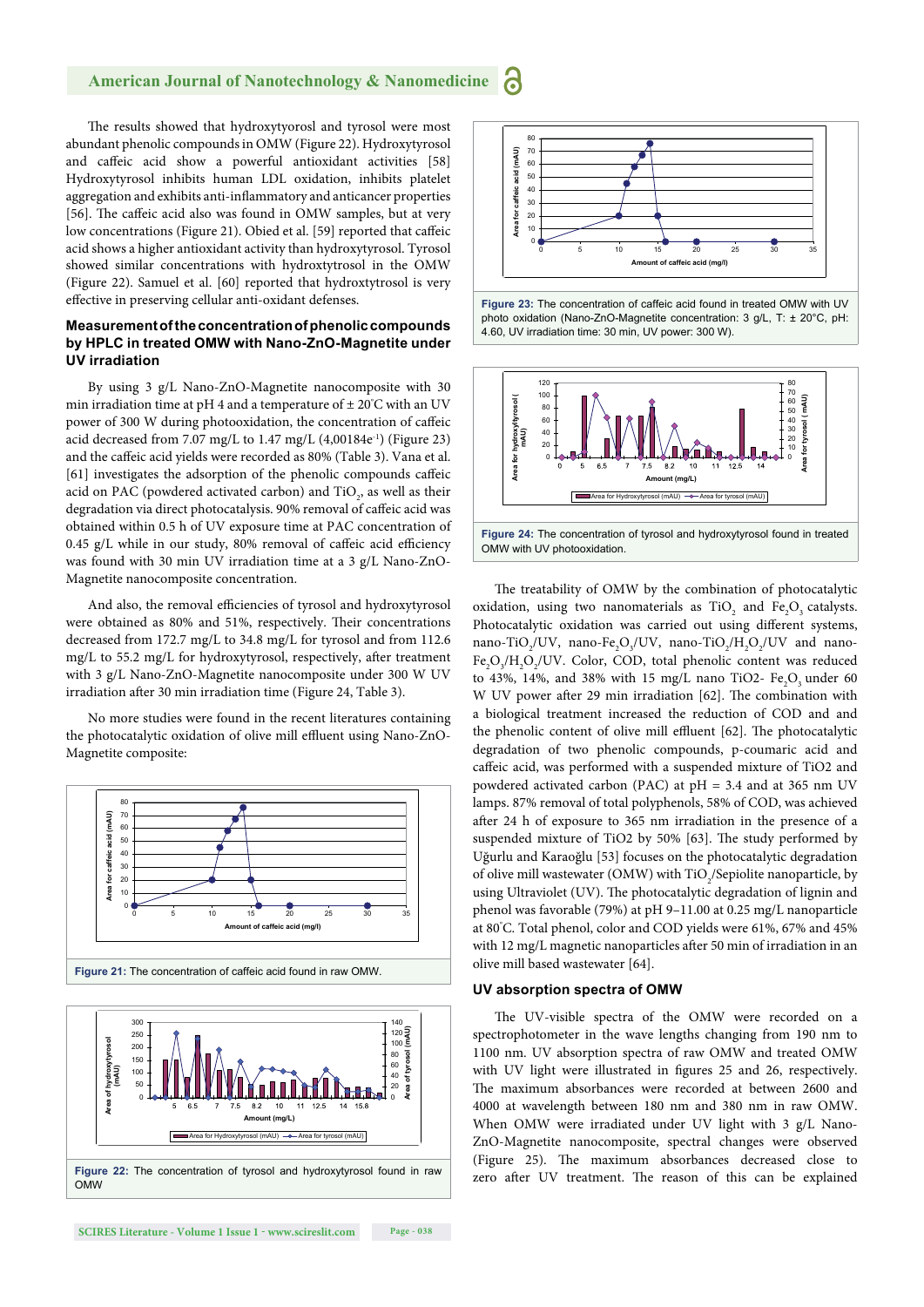by the production of polyphenols namely caffeic acid, tyrosol and hydroxytyrosol after photodegradation of OMW.

## **Inert Chemical Oxygen Demand (COD) levels in the OMW**

In this study, in order to determine inert fractions of olive mill wastewaters batch experimental studies were carried out. This analysis is important for modelling, design and operation of olive mill wastewater treatment systems and determination of discharge limits. Experimental study conducted on three parallel batch reactors operated with wastewater sample for 41 days until the COD and glucose levels were stabilized and a plateau was observed with unchanged COD concentrations during consecutive 7 days.

Figure 27 shows the total inert COD and soluble inert COD fractions of raw OMW. Total inert COD and dissolved inert COD of OMW tests were performed. As a result after the inert COD of glucose reached close to zero, the total inert COD of raw OMW was found as 8765 mg/L. The soluble inert COD of raw OMW was found as 3674 mg/L, respectively.

Figure 28 illustrated the total inert COD and soluble inert COD fractions of treated OMW at an original pH at a temperature of 20°C after 30 min irradiation time at a 3 g/L concentration of Nano-ZnO-Magnetite with an UV lamp with a power of 300 W. After treatment with 300 W UV, the total inert COD and soluble inert COD concentrations of OMW obtained as 694 mg/L and 395 mg/L, respectively.

The resulting total inert COD and soluble inert COD of OMW removal efficiency via photocatalytic treatment was found to be 92% and 89%, respectively as shown in table 4.

## **Determination of recovery of Nano-ZnO-Magnetite**

The main handicap in applying photocatalytic processes for the reclamation of industrial effluents relies in the cost of the catalyst. In this sense, the difficulty in recovering the catalyst poses the main technical-economical drawback. In order to provide the catalyst

![](_page_11_Figure_9.jpeg)

![](_page_11_Figure_10.jpeg)

UV irradiation (Nano-ZnO-Magnetite concentration: 3 g/L, pH: 4.60, UV irradiation time: 24 h, UV power: 300 W).

![](_page_11_Figure_13.jpeg)

600 coo Nano-ZnO-Magnetite  $(m<sub>2</sub>/L)$ solution  $\overline{\text{co}}$ -<br>T-After IIV treatment witer O'v treatment,<br>Dissolved Nano-ZnO-<br>Magnetite solution 300 Concentration of  $200$ 100 Period

**Figure 28:** Total inert COD and dissolved inert COD of treated with UV irradiation of OMW (T: ± 20°C, Nano-ZnO-Magnetite conc.: 3g/L, Irradiation time: 30 min, UV power: 300 W, pH: 4.60).

| <b>Table 3:</b> Removal Efficiencies of polyphenols (caffeic acid, tyrosol and<br>hydroxytyrosol) in OMW. |                    |                |                                                            |                           |  |  |
|-----------------------------------------------------------------------------------------------------------|--------------------|----------------|------------------------------------------------------------|---------------------------|--|--|
|                                                                                                           | <b>Polyphenols</b> | Raw OMW (mg/L) | <b>Treatment of</b><br>OMW with UV<br>photooxidation(mg/L) | Removal<br>Efficiency (%) |  |  |
|                                                                                                           | Caffeic acid       | 7.07           | 1.47                                                       | 80                        |  |  |
|                                                                                                           | Tyrosol            | 172.7          | 34.8                                                       | 80                        |  |  |
|                                                                                                           | Hydorxytyrosol     | 112.6          | 55.2                                                       | 51                        |  |  |

| <b>Table 4:</b> Removal Efficiencies of total inert COD and soluble inert COD of<br>OMW. |                          |                |                                                   |  |
|------------------------------------------------------------------------------------------|--------------------------|----------------|---------------------------------------------------|--|
| <b>Parameter</b>                                                                         | <b>Raw OMW</b><br>(mg/L) | with UV (mg/L) | <b>Treatment of OMW Removal Efficiency</b><br>(%) |  |
| Total Inert COD                                                                          | 8765                     | 694            | 92                                                |  |
| Soluble Inert COD                                                                        | 3674                     | 395            | 89                                                |  |

reuse, a novel photocatalyst with magnetic properties containing Fe<sub>2</sub>O<sub>3</sub> was produced under laboratory conditions to remediate the OMW. Magnetic separation provides a very convenient approach for removing and recycling magnetic particles (such as magnetite) by applying external magnetic fields. The addition of  $Fe<sub>2</sub>O<sub>3</sub>$  into ZnO nanoparticle enhances the separation and reuse of nano ZnO-Magnetite nanocomposites [63,64]. The evolution of COD, phenol and TS degradation rates were determined.

From table 5 it can be clearly seen that the utilization of Nano-ZnO-Magnetite composite first, second, third, fourth and fifth times, the removal efficiency of COD decreased from 80% to 75%, to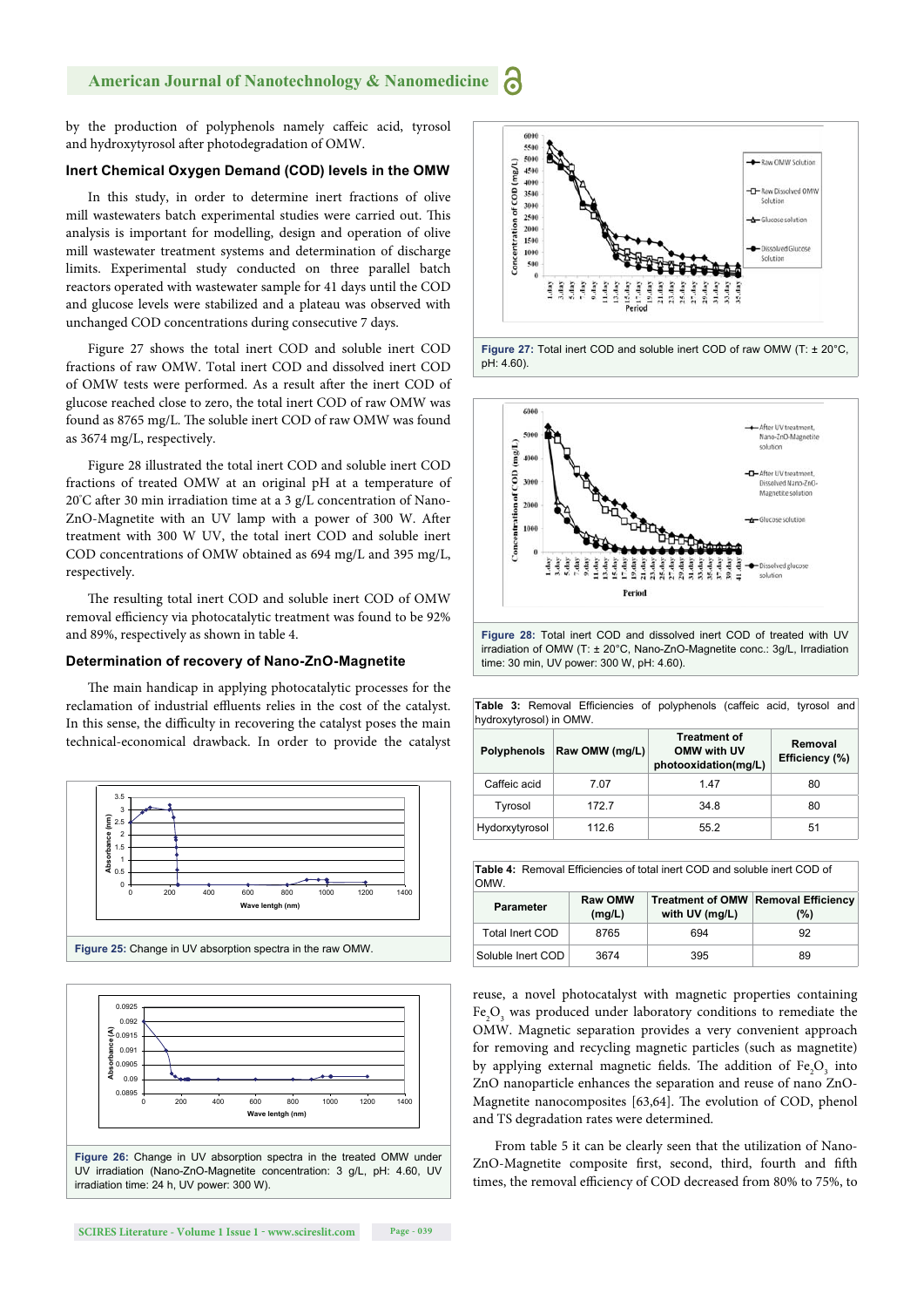70%, to 64% and to 52%, respectively. Likewise, the removal efficiency of phenol was decreased from 75% to 68%, to 62%, to 54% and to 48%. The TS removal efficiency also decreased from 70% to 63%, to 59%, to 57% and to 56%, respectively. After first, second, third, fourth and fifth times utilization of the same Nano-ZnO-Magnetite composite. Although in this study very high recovery yields were not obtained this partly reduce the cost spending for nanocomposite.

## **Cost analysis**

Cost analysis for 1 liter treatment of OMW under UV light was shown in table 6. Considering all the removal efficiencies for studied parameters in the OMW, the optimum Nano-ZnO-Magnetite composite concentration was found as 3 g/L for the maximum removals of all pollutant parameters in the OMW via photocatalysis. Electricity, UV lamp and Nano-ZnO-Magnetite composite was used for treatment of OMW. All the consumptions were calculated and are given in Table 6. Total cost of the treatment of 1 liter OMW was obtained as 1.09  $\epsilon$ . 0.2 TL was spent for 20 UV lamps, while the chemical cost and nanocomposite cost were only 2.01 TL for 1 liter OMW treatment.

## **CONCLUSION**

The results of this study showed that the maximum removal efficiencies of COD, total phenol, TS, total nitrogen and total phosphorus were found as 80, 75, 70, 97 and 85 percent, after photocatalytic treatment with 3 g/L ZnO-Magnetite concentration after 30 min. irradiation time at a UV power of 300 W, respectively. The maximum removal efficiencies of caffeic acid, tyrosol and hydroxytyrosol were high under optimum operational conditions

**Table 5:** Recovery of Nano-ZnO-Magnetite (T: ±20 – 30 °C, Nano-ZnO-Magnetite Concentration: 3 g/L, UV irradiation time: 24 h, UV power: 300 W, pH: 4.60).

| <b>Parameters</b> | First<br>Treatment | Second<br><b>Treatment</b> | Third<br><b>Treatment</b> | Forth<br><b>Treatment</b> | Fifth<br><b>Treatment</b> |
|-------------------|--------------------|----------------------------|---------------------------|---------------------------|---------------------------|
| COD               | 80%                | 75%                        | 70%                       | 64%                       | 52%                       |
| Phenol            | 75%                | 68%                        | 62%                       | 54%                       | 48%                       |
| тs                | 70%                | 63%                        | 59%                       | 57%                       | 56%                       |

| Table 6: Cost Analysis of treatment OMW under UV light.                                                                                                                                                                                                                               |                                                                                                                                                                                                    |  |  |  |
|---------------------------------------------------------------------------------------------------------------------------------------------------------------------------------------------------------------------------------------------------------------------------------------|----------------------------------------------------------------------------------------------------------------------------------------------------------------------------------------------------|--|--|--|
| <b>Cost Analysis</b>                                                                                                                                                                                                                                                                  | Treatment of OMW under UV light                                                                                                                                                                    |  |  |  |
| UV                                                                                                                                                                                                                                                                                    | 1 UV lamp: 25 TL<br>20 UV lamp: 20 * 25 = 500 TL / 1000 h =<br>$02$ TL                                                                                                                             |  |  |  |
| Electricity consumption                                                                                                                                                                                                                                                               | 24 hour UV irradiaition: 0.12 TL                                                                                                                                                                   |  |  |  |
| Chemicals                                                                                                                                                                                                                                                                             | Magnetite (Fe <sub>3</sub> O <sub>4</sub> )(1 kg): 2.99 $\in$<br>Zinc acetate monohydrate (500 q): 8.40 $\in$<br>N, N-dimethylformamide (DMF) (1 lt): $1.52 \in$                                   |  |  |  |
| Cost analysis for treatment of 1<br>liter OMW:<br>3 g Nano-ZnO-Magnetite was<br>used for treatment of 1 liter<br>OMW under UV light. 10 g<br>magnetite, 2 g Zinc acetate<br>monohydrate and 250 mL N,N-<br>dimethylformamide(DMF) was<br>used for prepare 3 g Nano-ZnO-<br>Magnetite. | For 3 g Nano-ZnO-Magnetite:<br>10 q magnetite: 0.1299 € (0.3935 TL)<br>2 q Zinc acetate monohydrate: 0.3136 €<br>$(0.95$ TL)<br>250 mL N,N-dimethylformamide (DMF):<br>$0.25 \in (1.1 \text{ TL})$ |  |  |  |
| Total cost for treatment of 1 liter<br><b>OMW</b>                                                                                                                                                                                                                                     | $0.2$ TL + 0.12 TL + 0.3935 TL + 0.95 TL +<br>1.1 TL = 2.76 TL = 1.09 €                                                                                                                            |  |  |  |

The cost of chemicals is calculated according to market prices. Electricity costs are calculated according to the consumer price industrial units. Recent euro exchange rate was used to convert the Euro currency Turkey ( $1 \in = 3.03$  TL).

given above. The Nano-ZnO-Magnetite was reused with yields (79 and 76%) after two and third times sequential treatment of OMW. The total cost to treat 1 liter of raw OMW under UV light was 1.09  $\epsilon$ .

## **ACKNOWLEDGEMENT**

The autors thanks to TÜBİTAK-Turkish National Scientific Resaerch Foundation fot it's financial support.

## **REFERENCES**

- 1. Mantzavinos D, Kalogerakis N. Treatment of olive mill effluents. Part I: organic matter degradation by chemical and biological processes-an overview. Environ Int. 2005; 31: 289-295. https://goo.gl/rxj22E
- 2. Komilis DP, Karatzas E, Halvadakis CP. The effect of olive mill wastewater on seed germination after various pretreatment techniques. J Environ Manage. 2005; 74: 339-348. https://goo.gl/DZWqHX
- 3. Nieto LM, Hodaifa G, Rodriguez S, Gimenez JA, Ochando J. Degradation of organic matter in olive-oil mill wastewater through homogeneous Fenton-like reaction. Chem Eng Jour. 2011; 173: 503-510. https://goo.gl/2ugKLa
- 4. Niaounakisand M, Halvadakis CP. Olive-mill waste management Literature review and patent survey. Typothito-George Dardanos, Athens. 2004.
- 5. Roig A, Cayuela ML, Sanchez-Monedero MA. An overview on olive mill wastes and their valorisation methods. Waste Manag. 2006; 26: 960-969. https://goo.gl/AoEo6o
- 6. Roostaei N, Tezel FH. Removal of phenol from aqueous solutions by adsorption. J Environ Manage. 2004; 70: 157-164. https://goo.gl/omyg65
- 7. Chen GH, Lei LC, Yue PL. Wet oxidation of high concentration reactive dyes. Industrial and Engineering Chemistry Research. 1999; 38: 1837-1843. https://goo.gl/vE5VFa
- 8. Kiril Mert B, Yonar T, YaliliKilic M, Kestioglu K. Pre-treatment studies on olive oil mill effluent using physicochemical, fenton and fenton-like oxidations processes. J Hazard Mater. 2010; 174: 122-128. https://goo.gl/EGKqBo
- 9. İnan H, Dimoglo A, Şimşek H, Karpuzcu M. Olive oil mill wastewater treatment by means of electro-coagulation. Separation and Purification Technology. 2004; 36: 23-31. https://goo.gl/bZzzbY
- 10. Oztekin R, Sponza DT. Treatment of wastewaters from the olive mill industry by sonication. Journal of Chemical Technology and Biotechnology. 2013; 88: 212-225. https://goo.gl/tJCz42
- 11. Marques PASS, Rosa MF, Mendes F, Collares Pereira M, Blanco J, Malato S. Wastewater detoxification of organic and inorganic toxic compounds with solar collectors. Desalination. 1996; 108: 213-220. https://goo.gl/DkX96Y
- 12. Sharma A, Rao P, Mathur RP, Ameta SC. Photocatalytic reactions of xylidineponceau on semiconducting zinc oxide powder. J Photochem Photobiol A: Chemistry. 1995; 86: 197-200. https://goo.gl/rQwt3x
- 13. El-Hajjouji H, Barje F, Pinelli E, Baily JR, Richard C, Winterton P, et al. Photochemical UV/TiO2 treatment of olive mill wastewater (OMW). Bioresour Technol. 2008; 99: 7264-7269. https://goo.gl/uLeYYz
- 14. Lathasree S, NageswaraRao A, SivaSankar B, Sadasivam V, Rengaraj K. Heterogeneous photocatalytic mineralisation of phenols in aqueous solutions. Journal of Molecular Catalysis A: Chemical. 2004; 223: 101-105. https://goo. gl/mdD1sd
- 15. Oppenlander T. Photochemical purification of water and Air- Wiley-VCH, Weinheim. 2003. https://goo.gl/LuSyBY
- 16. Daneshvar N, Salari D, Khataee AR. Characteristics and photocatalytics activities of Ce-Doped ZnO nanoparticles. Journal of Photochemistry and Photobiology. 2004; 162: 317. https://goo.gl/dzHZqj
- 17. Sakthivel S, Neppolian B, Shankar MV, Arabindoo B, Palanichamy A, Murugesan V. Solar photocatalytic degradation of azodye: comparison of photocatalytic efficiency of ZnO and TiO2. Solar Energy Materials and Solar Cells. 2003; 77: 65-82.
- 18. Kobayakawa K, Sato C, Sato Y, Fujishima A. Continuous-flow photoreactor packed with titanium dioxide immobilized on large silica gel beads to decomposeoxalic acid in excess water. Journal of Photochemistry & Photobiology A: Chemistry. 1998; 118: 65-69. https://goo.gl/FWJCcp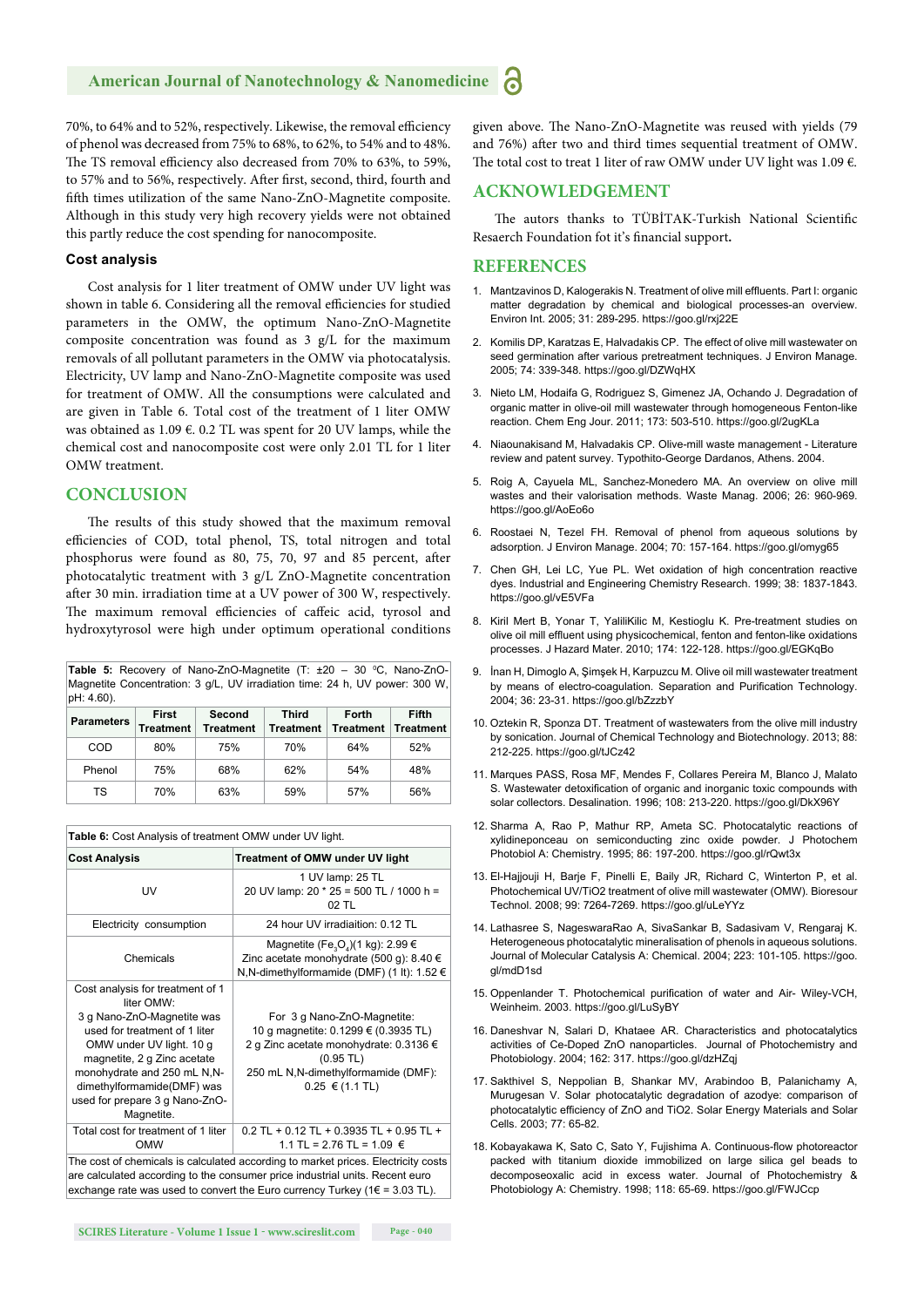- 19. Kamat PV. Photochemistry on nonreactive and reactive (semiconductor) surfaces. Chemical Reviews. 1993; 93: 267. https://goo.gl/vsgFLN
- 20. Comparelli R, Fanizza E, Curri ML, Cozzoli PD, Mascolo G, Agostiano A. UV-induced photocatalytic degradation of azo dyesby organic capped ZnOnanocrystals immobilized onto substrates. Applied Catalysis B: Environmental. 2005; 62: 144-149. https://goo.gl/RgaC4d
- 21. Fouad OA, Ismail AA, Zaki ZI, Mohamed RM. Zinc oxidethin films prepared by thermal evaporation deposition and its photocatalytic activity. Applied Catalysis B: Environmental. 2006; 62: 144-149. https://goo.gl/gN36Vp
- 22. Yeber MC, Roderiguez J, Freer J, Baeza J, Duran NH, Mansilla D. Advanced oxidation of a pulp mill bleaching wastewater. Chemosphere. 1999; 39: 1679- 1688. https://goo.gl/UqB24c
- 23. Khodja AA, Sheili T, Pihichowski JF, Boule P. Photocatalytic degradation of 2-phenylphenol on TiO2 and ZnO in aqueous suspensions. Journal of Photochemistry and Photobiology A. 2001; 141: 231-239. https://goo. gl/9C3y9w
- 24. Serpone N, Maruthamuthu P, Pichat P, Pelizzetti E, Hidaka H. Exploiting the interparticle electron-transfer process in thephotocatalyzed oxidation of phenol, 2-chlorophenol and pentachlorophenol-chemical evidence for electron and hole transfer between coupled semiconductors. Journal of Photochemistry and Photobiology A: Chemistry. 2001; 85: 247-253. https:// goo.gl/9ZaHSX
- 25. Sakthivel S, Shankar MV, Palanichamy M, Arabindoo B, Murugesan V. Photocatalytic decomposition of leather dye Comparative study of TiO2 supported on alumina and glass beads. Journal of Photochemistry & Photobiology A: Chemistry. 2002; 148: 153-159. https://goo.gl/ppdrVn
- 26. Dindar S, Icli J. Unusual photo reactivity of zinc oxide irradiated by concentrated sunlight. Journal of Photochemistry and Photobiology A: Chemistry. 2001; 140: 263. https://goo.gl/9MjZ1W
- 27. Akkari P, Aranda P, Mayoral A, Gracia-Hernandez M, Ruiz-Hitzky E, Ben Haj Amara A. Sepiolite nanoplatform for the simultaneous assembly of magnetite and zinc oxide nanoparticles as photocatalyst for improving removal of organic pollutants. Journal of Hazardous Materials. 2017; 340: 281-290. https://goo.gl/eB2cNX
- 28. Ojha Prashad D, Kumar Joshi M, Joo Kim H. Photo-Fenton degradation of organic pollutants using a zinc oxide decorated iron oxide/reduced graphene oxide nanocomposite, Ceramics International. 2017; 43: 1290-1297. https:// goo.gl/uJNdqv
- 29. Goyal P, Chakraborty S, Misra KS. Multifunctional Fe3O4-ZnO nanocomposites for environmental remediation applications. Environmental Nanotechnology, Monitoring & Management. 2018; 10: 28-35. https://goo. gl/1xrkvA
- 30. Zarrabi R, Haghighi M, Alizadeh R. Sonoprecipitation dispersion of ZnO nanoparticles over graphene oxide used in photocatalytic degradation of methylene blue in aqueous solution: Influence of Irradiation Time and Power, Ultrasonic Sonochemistry. 2018; 45: 234-245. https://goo.gl/BnaJQn
- 31. Ghafari B, Moniri E, Panahi HA, Karbassi A, Najafpour S. Study on non-linear equilibrium, kinetics and thermodynamic of deltamethrin removal in aqueous solution using modified magnetic iron oxide nanoparticles. Water Sci Technol. 2017; 76: 847-858. https://goo.gl/mkV1U4
- 32. Ghafari B, Moniri E, Panahi HA, Karbassi A, Najafpour S. Efficient removal of Deltamethrin from polluted aquatic media by modified iron oxide magnetic nanoparticles. Desalination and Water Treatment. 2017; 59: 304-311. https://goo.gl/QBm7F1
- 33. APHA-AWWA-WEF. Water and wastewater treatment methods. USA. 2005.
- 34. Ekama GA, Dold PL, Marais GV. Procedures for determining influent COD fractions and the maximum specific growth-rate of heterotrophs in activated sludge systems. Water Science and Technology. 1986; 18: 91-114. https://goo.gl/KUtUNr
- 35. Ma P, Xiao C, Li L, Shi H, Zhu M. Facile preparation of ferromagnetic alginateg-poly (vinyl alcohol) microparticles. European Polymer Journal. 2008; 44: 3886-3889. https://goo.gl/9QptUw
- 36. Griffiths P, de Hasseth JA. Fourier transform infrared spectrometry (2nd Ed.). Wiley-Blackwell. ISBN 0-471-19404-2. 2007.
- 37. Badawy MI, El Gohary F, Ghaly MY, Ali ME. Enhancement of olive mill wastewater biodegradation by homogeneous and heterogeneous

photocatalytic oxidation. J Hazard Mater. 2009; 169: 673-679. https://goo.gl/7Tzmmc

- 38. Hasanpour A , Niyaifar M, Asan M. Synthesis and Characterization of  $Fe<sub>3</sub>O<sub>4</sub>$  & ZnO Nanocomposites by Sol- Gel Method, Proceedings of the 4th International Conference on Nanostructures. 2012; (ICNS4) 12-14 March, Kish Island, I.R. Iran.
- 39. Nikazar M, Alizadeh M, Lalavi R, Rostami MH. The optimum conditions for synthesis of Fe3O4/ZnO core/shell magnetic nanoparticles for photodegradation of phenol. J Environ Health Sci Eng. 2014; 12: 21. https://goo.gl/ZQApbs
- 40. Vohra M.S, Selimuzzaman SM, Al-Suwaiyan MS. NH<sub>4</sub><sup>+</sup> -NH<sub>3</sub> removal from simulated wastewater using UV-TiO<sub>2</sub> photocatalysis: effect of co-pollutants and pH. Environmental Technology. 2010; 31: 641-654.
- 41. Yu J, Xiang Q, Zhou M. Preparation, characterization and visible-light-driven photocatalytic activity of Fe-doped titania nanorods and first-principles study for electronic structures. Applied Catalysis B: Environmental. 2009; 90: 595- 602. https://goo.gl/r6hh5E
- 42. Nassar NN. Iron oxide nanoadsorbents for removal of various pollutants from wastewater: an overview. A. Bhatnagar (Ed.), Application of Adsorbents for Water Pollution Control, Bentham Science Publishers. 2012.
- 43. Gouvea CAK, Wypych F, Moraes SG, Duran N, Nagata N, Peralta-Zamora P. Semiconductor-assisted photocatalytic degradationof reactive dyes in aqueous solution. Chemosphere. 2000; 40: 433-440.
- 44. Hong RY, Zhang SZ, Di GQ, Li HZ, Zheng Y, Ding J, et al. Preparation, characterization and application of Fe3O4/ZnO core/shell magnetic nanoparticles. Materials Research Bulletin. 2008; 43: 2457-2468. https://goo.gl/BA9gfj
- 45. Ambrus Z, Balazs N, Alapi T, Wittmann G, Sipos P, Dombi A, et al. Synthesis, structure and photocatalytic properties of Fe(III)-doped TiO2 prepared from TiCl3. Applied Catalysis B: Environmental. 2008; 81: 27-37. https://goo.gl/i7tsE2
- 46. Ba-Abbad MM, Kadhum AA, Mohamad AB, Takriff MS, Sopian K. Visible light photocatalytic activity of Fe3+-doped ZnO nanoparticle prepared via sol–gel technique. Chemosphere. 2013; 91: 1604-1611. https://goo.gl/b6wLBQ
- 47. Teja AS, Koh PY. Synthesis, properties, and applications of magnetic iron oxide nanoparticles. Progress in Crystal Growth and Characterization of Materials. 2009; 55: 22-45. https://goo.gl/WjJSp5
- 48. Mulinacci N, Romani A, Galardi C, Pinelli P, Giaccherini C, Vincieri FF. Polyphenolic content in olive oil waste waters and related olive samples. J Agric Food Chem. 2001; 49; 3509-3514. https://goo.gl/gVsK7b
- 49. Pirkanniemi K, Sillanpaa M. Heterogeneous water phase catalysis as an environmental application: a review. Chemosphere. 2002; 48: 1047-1060. https://goo.gl/d6hVH3
- 50. El Hajjouji H, Pinelli E, Guiresse M, Merlina G, Revel JC, Hafidi M. Assessment of the genotoxicity of Olive Mill Waste Water (OMWW) with the Vicia faba micronucleus test. Mutat Res. 2007; 634: 25-31. https://goo.gl/5t1C9W
- 51. Feng X, Guo H, Patel K, Zhou H, Lou X. High performance, recoverable Fe3O4ZnO nanoparticles for enhanced photocatalytic degradation of phenol. Chemical Engineering Journal. 2014; 244: 327-334. https://goo.gl/n69pX4
- 52. Hur SG, Kim TW, Hwang SJ, Hwang SH, Yang JH, Choy JH. Heterostructured nanohybrid of zinc oxide-montmorillonite clay. J Phys Chem B. 2006; 110: 1599-1604. https://goo.gl/ULzAuB
- 53. Ugurlu M, Karaoglu MH. TiO2 supported on sepiolite: Preparation, structural and thermal characterization and catalytic behaviour in photocatalytic treatment of phenol and lignin from olive mill wastewater. Chemical Engineering Journal. 2011; 166: 859-867. https://goo.gl/Qo89iq
- 54. Satish M, Rohan L, Shailesh G, Shachi N, Shirish S, Rajeev C. Continuous flow photocatalytic reactor using ZnO–bentonite nanocomposite for degradation of phenol. Chemical Engineering Journal. 2011; 172: 1008-1015. https://goo.gl/c3wfpx
- 55. Pardeshi SK, Patil AB. A simple route for photocatalytic degradation of phenol in aqueous zinc oxide suspension using solar energy. Solar Energy. 2008; 82: 700-705. https://goo.gl/RLczMV
- 56. Anandan S, Vinu A, Venkatachalam N, Arabindoo B, Murugesan V. Photo catalytic activity of ZnO impregnated Hb and mechanical mix of ZnO/Hb in